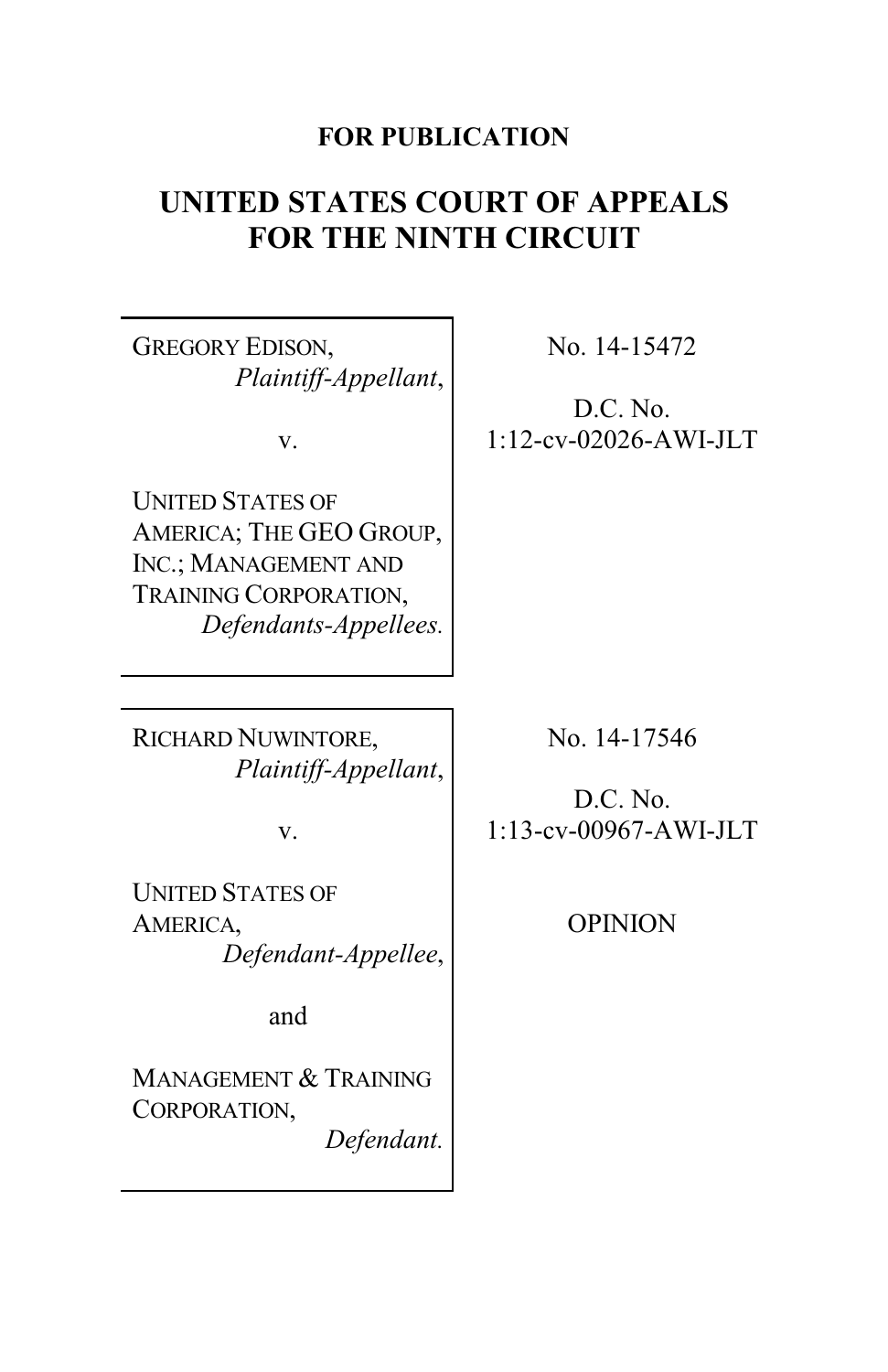Appeals from the United States District Court for the Eastern District of California Anthony W. Ishii, Senior District Judge, Presiding

> Argued and Submitted February 8, 2016 San Francisco, California

> > Filed May 20, 2016

Before: A. Wallace Tashima and William A. Fletcher, Circuit Judges, and Robert W. Gettleman,**\*** Senior District Judge.

Opinion by Judge Tashima

## **SUMMARY\*\***

#### **Federal Tort Claims Act**

The panel reversed the district court's dismissal of plaintiffs' Federal Tort Claims Act ("FTCA") action, and held that the independent contractor exception to the FTCA did not bar plaintiffs' claims alleging a breach of the government's duties to prisoners housed at Taft Correctional Institution in California's San Joaquin Valley.

**<sup>\*</sup>** The Honorable Robert W. Gettleman, Senior United States District Judge for the Northern District of Illinois, sitting by designation.

This summary constitutes no part of the opinion of the court. It has been prepared by court staff for the convenience of the reader.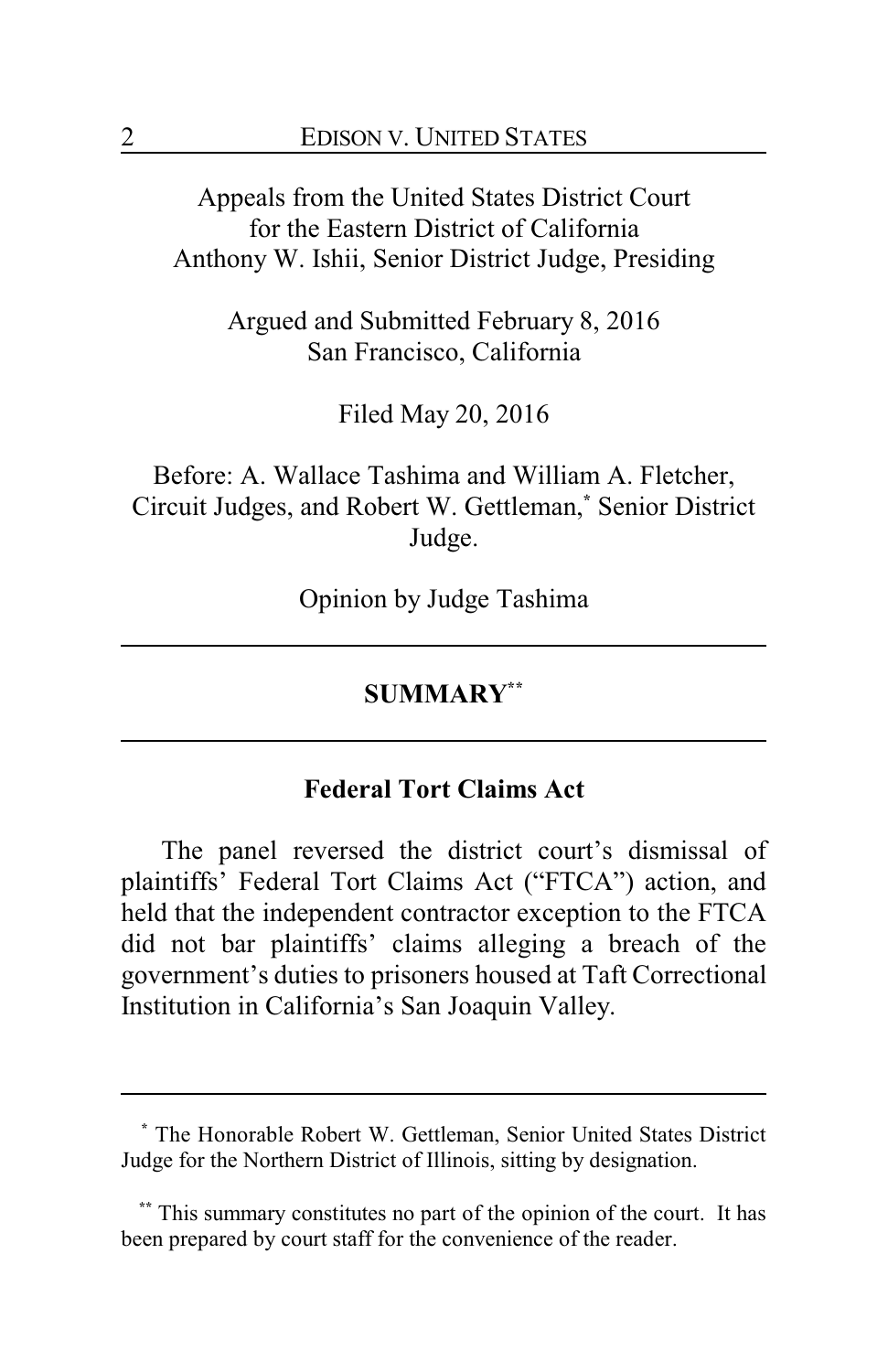Plaintiffs are two prisoners housed at Taft who contracted coccidiodomycosis ("cocci"), colloquially known as "Valley Fever," while incarcerated at Taft. Although the federal Bureau of Prisons ("Bureau") owns Taft, independent contractors operate the prison.

The panel held that plaintiffs met their burden to show that the independent contractor exception did not bar the district court's subject matter jurisdiction under the FTCA. Specifically, the panel held that the federal government owed a duty of care to plaintiffs under California law, which generally assumes that landowners have a duty to exercise reasonable care in the ownership and management of the property. The panel further held that the government's duty was underscored by the special relationship that California recognizes between jailer and prisoner.

Concerning plaintiffs' specific claims, first, the panel held that the Bureau's duty to warn prisoners before transferring them to Taft arose out of the scope of its contractor relationship with the prison operators, and therefore was not barred by the independent contractor exception. The panel held that because cocci posed a hidden danger that plaintiffs could not reasonably ascertain on their own, the United States had a duty to warn plaintiffs of cocci's risks prior to their transfer to Taft. The panel further held that the United States could not have designated this duty to the prison operators.

Second, the panel held that to the extent that plaintiffs alleged that the Bureau was negligent in failing to construct covered walkways or other protective structures, the independent contractor exception to the FTCA did not bar the district court from considering their claim where the Bureau retained the duty to construct such structures.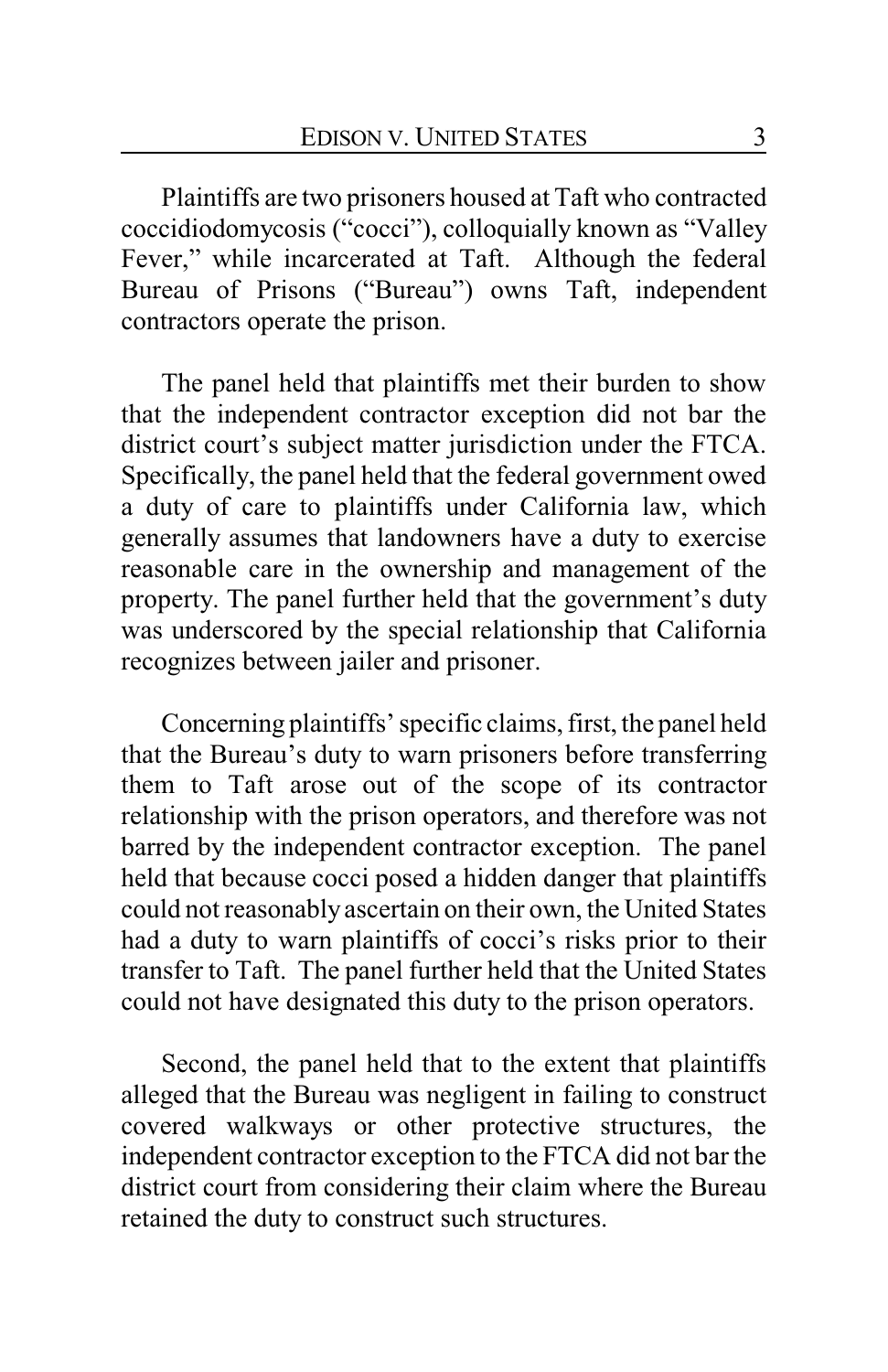Third, the panel held that the independent contractor exception to the FTCA did not bar the district court from exercising jurisdiction over plaintiffs' claim that the Bureau had a duty to develop an adequate cocci prevention policy where the Bureau expressed its intent to retain control over the specific duty to develop a policy for the prevention and treatment of cocci.

## **COUNSEL**

Ian M. Wallach (argued) and Jason K. Feldman (argued), Feldman & Wallach, Venice, California; Mark A. Ozello and Suzy E. Lee, Arias Ozzello & Gignac, LLP, Los Angeles, California; Raymond P. Boucher and Hermez Moreno, Khorrami Boucher Sumner Sanguinetti, LLP, Los Angeles, California, for Plaintiffs-Appellants.

Alyson A. Berg (argued), Assistant United States Attorney, and Benjamin B. Wagner, United States Attorney, United States Attorney's Office, Fresno, California, for Defendant-Appellee.

No appearance for Defendants-Appellees The GEO Group, Inc. and Management & Training Corp.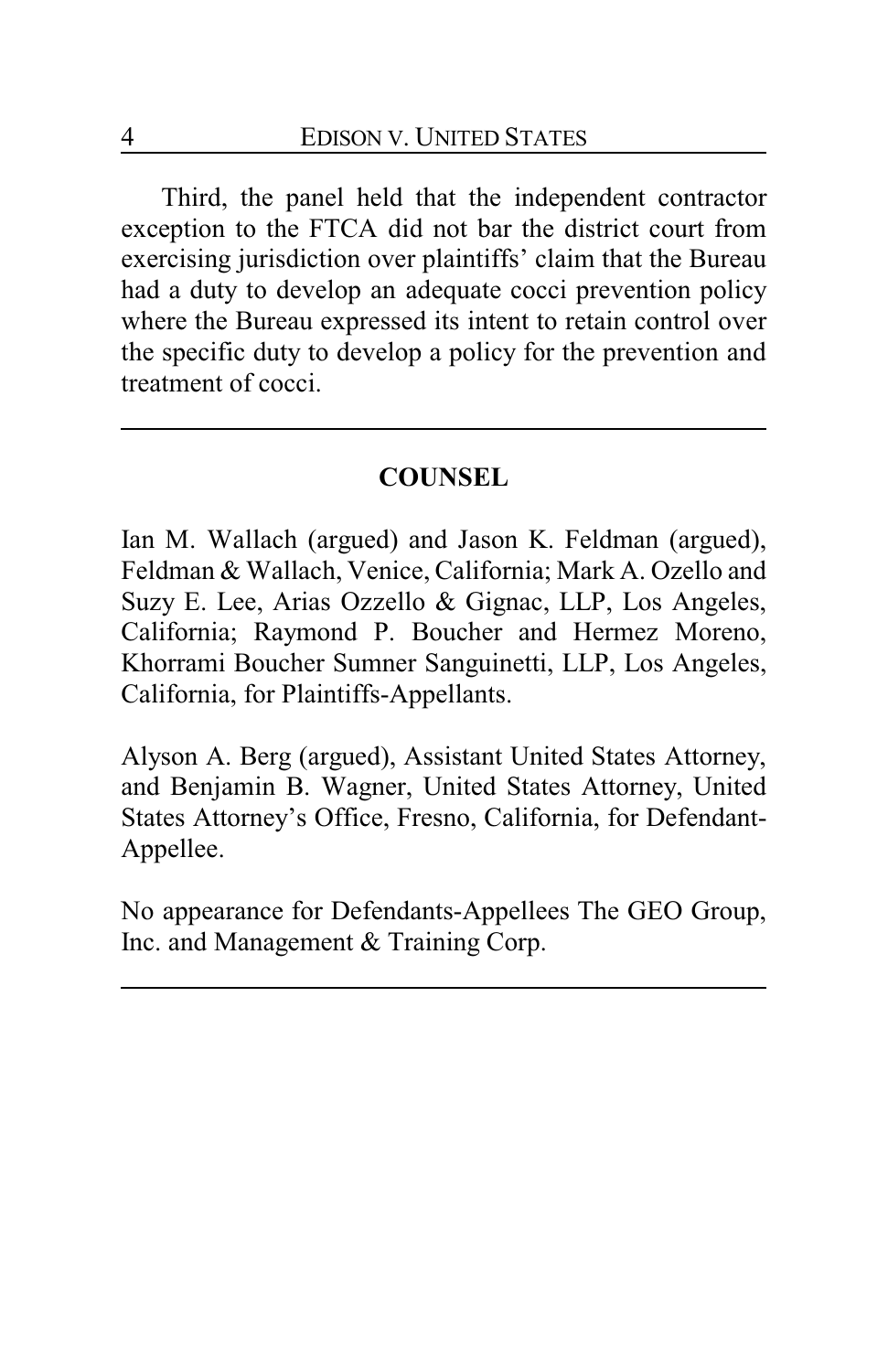#### **OPINION**

TASHIMA, Circuit Judge:

Plaintiffs are two prisoners housed at Taft Correctional Institution ("Taft"), the only federally-owned and contractoroperated prison in the country. In 2003, Taft was struck by an outbreak of coccidioidomycosis ("cocci"), colloquially referred to as "Valley Fever." In most individuals, cocci manifests primarily as a minor fever. In an unlucky few, however, the disease takes a different, more devastating course – it causes a number of painful conditions, and can be fatal. Plaintiffs, along with an unprecedented number of other prisoners, contracted cocci while incarcerated at Taft. Both developed the more dangerous form.

Plaintiffs assert, under the Federal Tort Claims Act ("FTCA"), that the United States breached its duty to protect them from harm. The FTCA holds the government liable for its torts to the same extent as a private individual in similar circumstances. But the government's liability under the FTCA is limited. The government cannot be held liable for torts committed by its independent contractors; accordingly, the district court lacks jurisdiction to entertain such claims. Nevertheless, the independent contractor exception is not a complete bar to liability any time the United States employs an independent contractor. Some duties of care are nondelegable; others are retained by the government, if not delegated. Here, the federal government retained some of its duties to Taft prisoners. The independent contractor exception to the FTCA does not bar Plaintiffs' claims alleging a breach of those duties the United States retained.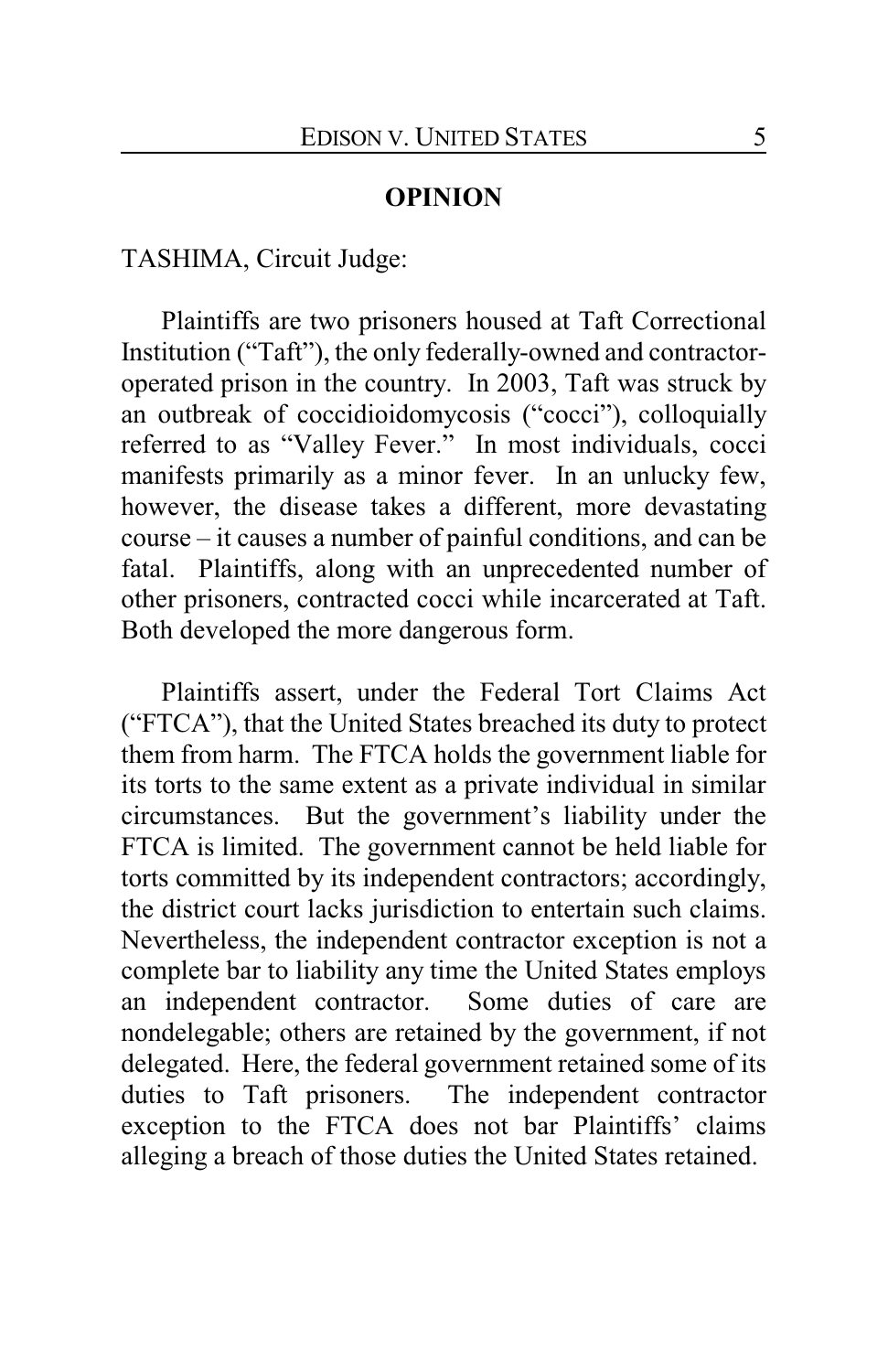The district court granted the government's motions to dismiss for lack of subject-matter jurisdiction, Fed. R. Civ. P. 12(b)(1), under the independent contractor exception to the FTCA, 28 U.S.C. § 2671. Plaintiffs timely appeal. We have jurisdiction under 28 U.S.C. § 1291, and we reverse.

## **I.**

Taft is located in California's southern San Joaquin Valley. Although the Federal Bureau of Prisons ("BOP") owns Taft, independent contractors operate the prison. This arrangement is unique within the BOP.

In 1997, Wackenhut Corrections Corporation, now known as The GEO Group, Inc. ("GEO"), was awarded a ten-year contract to operate Taft. In 2007, the BOP awarded a similar contract to Management & Training Corporation ("MTC"). MTC continues to operate Taft pursuant to its contract with the BOP. Both contracts assigned to the contractor the dayto-day operations of the prison, including the maintenance of buildings and the provision of medical care. A BOP employee who worked at Taft confirmed that "[n]o BOP employee was responsible for inmate safety and security, building and grounds maintenance, sanitation, health services, inmate orientation, inmate education, inmate recreation, inmate employment, inmate discipline, or any other aspect" of Taft's day-to-day operations. Yet, both contracts also reserved to the government the right to construct new buildings, expand existing buildings, and modify or add to the mechanical or utility systems of existing buildings.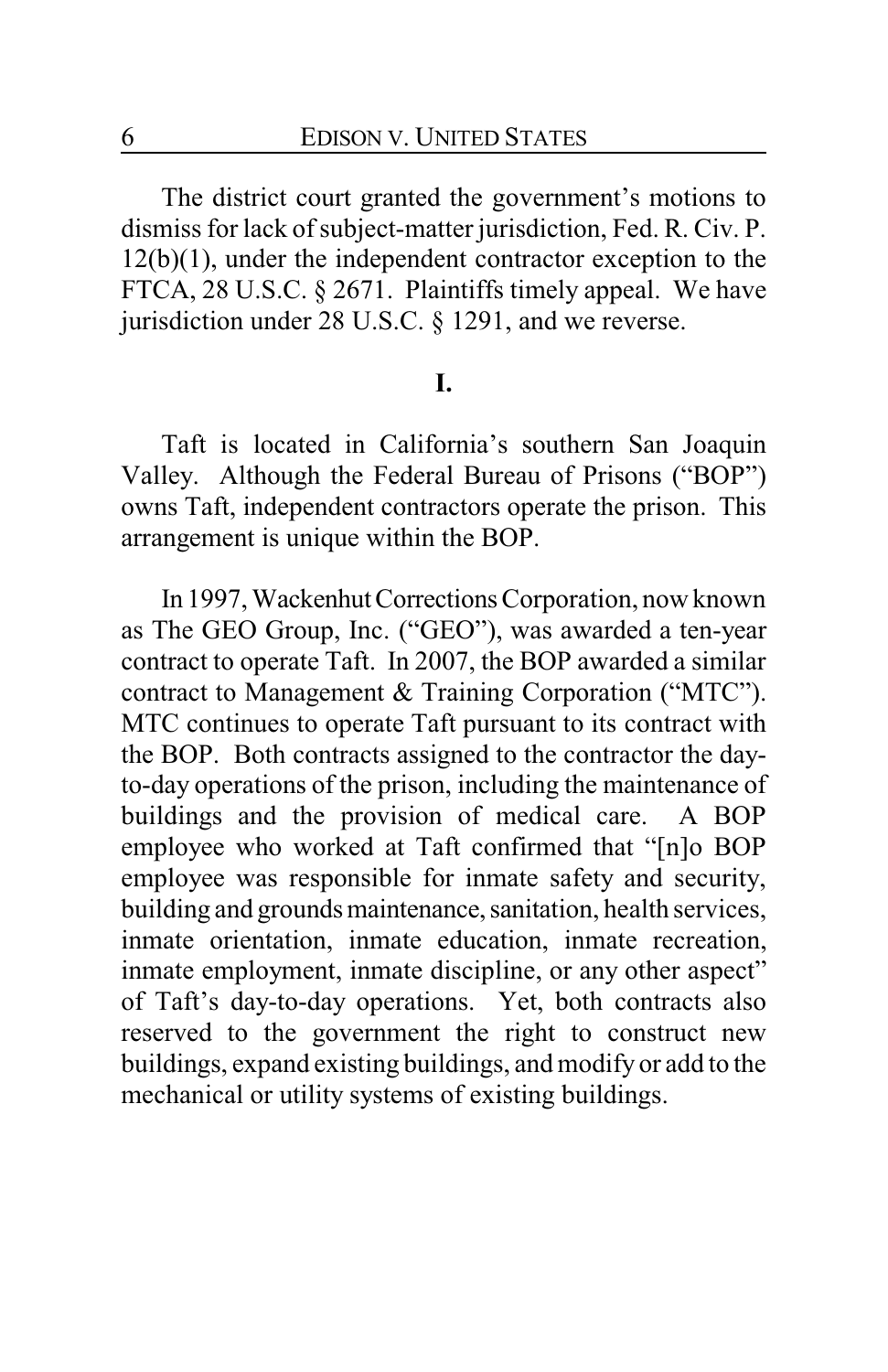## **A. Outbreak at Taft**

In 2003, an epidemic of coccidioidomycosis struck Taft. Cocci is an infectious disease caused by inhalation of *Coccidioides immitis*, a fungus that lives in the San Joaquin Valley soil. According to the Center for Disease Control and Prevention ("CDC"), "[s]ymptomatic coccidioidomycosis, which occurs in approximately 40% of all infections, has a wide clinical spectrum, including mild influenza-like illness, severe pneumonia, and disseminated disease."**<sup>1</sup>** The disseminated form of the disease – that is, when the fungus spreads from the lungs to the body's other organs – is the most serious. Disseminated cocci may cause miliary tuberculosis, bone and joint infections (including osteomyelitis), skin disease, soft tissue abscesses, and meningitis. In some cases, surgery may be the only available treatment. The antifungal Fluconazole is effective against most cocci infections, but it is a daily treatment that must be continued for the rest of the patient's life. Individuals of certain races, especiallyAfrican-Americans and Filipinos, are at significantly higher risk of contracting disseminated cocci than the rest of the population. If left untreated and allowed to progress to meningitis, the disseminated form of the disease is uniformly fatal.

Taft is located in a region with one of the highest concentrations of the cocci fungus. In 2003, the number of prisoners infected at Taft reached epidemic numbers. Infections reportedly more than doubled between 2003 and 2005. The warden of Taft admitted there were "more cases

**<sup>1</sup>** *See Morbidity and Mortality Weekly Report: Coccidioidomycosis – California, 1991–1993*, Ctr. for Disease Control & Prevention (Jun. 17, 1994), http://www.cdc.gov/mmwr/preview/mmwrhtml/00031453.htm.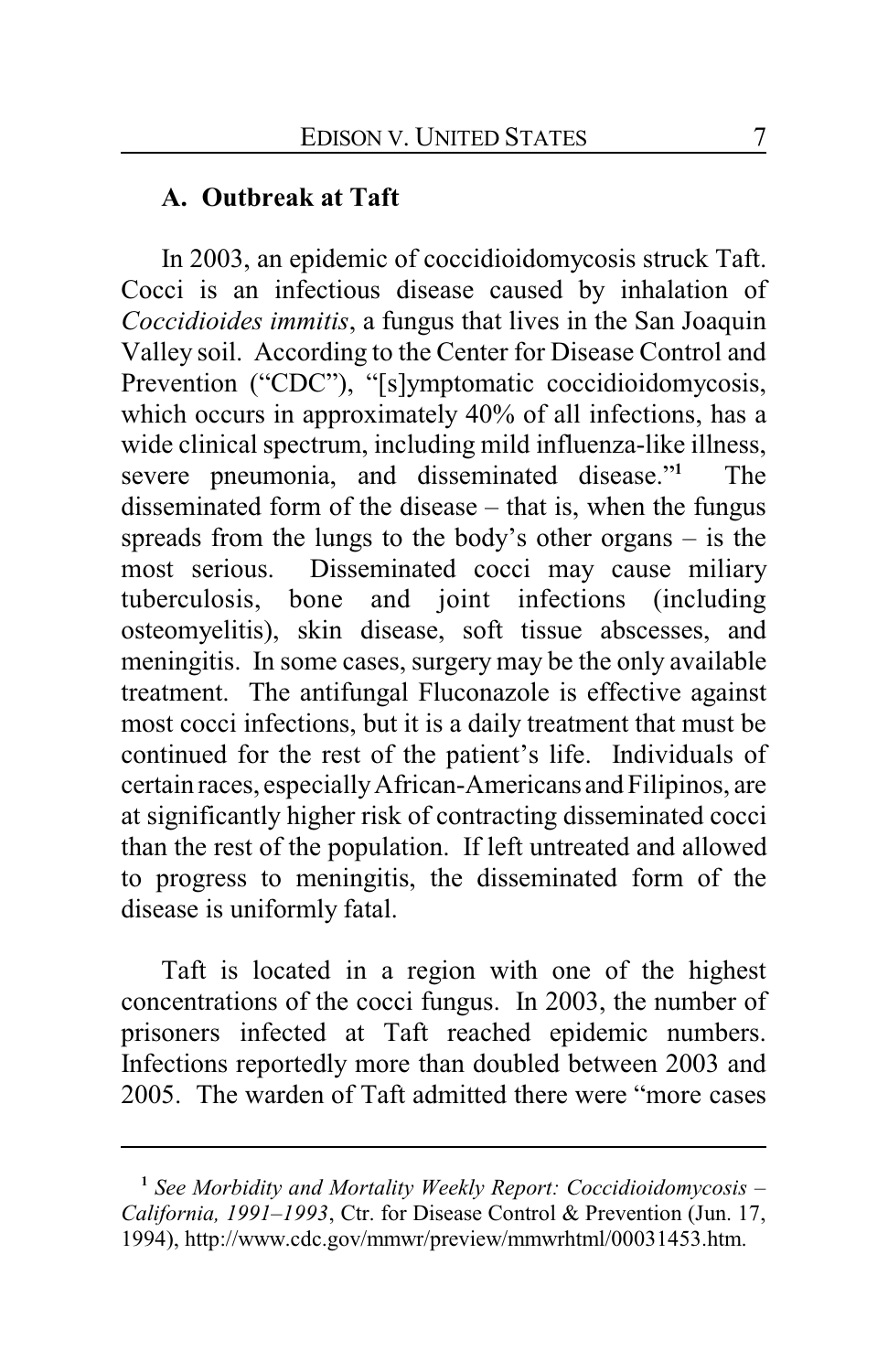of diagnosed Valley Fever [at Taft] than in all other federal prisons combined." Several prisoners subsequently developed the disseminated form of the disease, and at least one died.

## **B. The Official Response**

In response to the outbreak, the BOP contacted the CDC. Together, the agencies were to develop a plan addressing the epidemic at Taft. Plaintiffs presented evidence that, although the original plan included protocols for prevention, in addition to diagnosis and treatment, the BOP subsequently reversed course, abandoning its prevention efforts to focus exclusively on early diagnosis and treatment. Except for a small population of uninfected but immunocompromised prisoners, the final policy provided for only those individuals already infected with cocci. While formulating this policy, BOP officials sent an internal email requiring that all CDC and BOP employees coordinate policy efforts through the office of the BOP's medical team. The BOP specifically excluded its contractors from participating in policy development, mandating that "all CDC and BOP employees cease discussions with other parties (including anythird-party contractors . . . )." For prisoners who develop any form of cocci, including disseminated cocci, while incarcerated, The BOP provides no post-release medical care.

The BOP's contractors also took action. Around 2003 or 2004, GEO increased the frequency of various maintenance programs. GEO assigned prisoners to dust more regularly, wipe down the walls in the dormitories, and vacuum the overhead sprinklers where dust could accumulate. In addition, air filters in the ventilation system were replaced more frequently. GEO closed the recreation yard on windy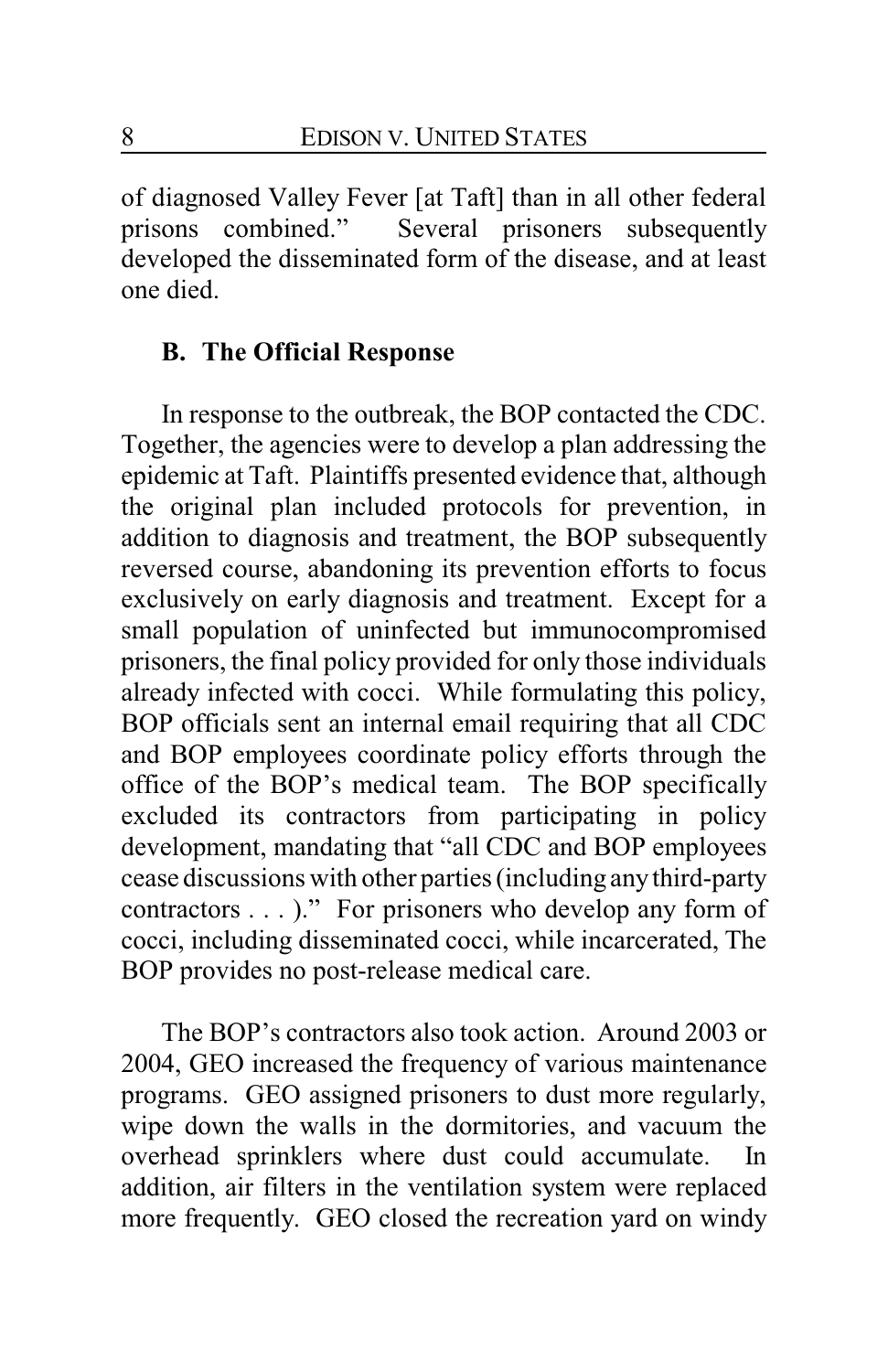days, because on those days the fungus becomes airborne, increasing the risk of infection.

According to its contract with the BOP, GEO was also responsible for providing healthcare to infected prisoners. Accordingly, GEO distributed information sheets about cocci to prisoners at the Health Services Unit. Starting in 2004, GEO also posted flyers describing cocci and its symptoms on bulletin boards outside the bathrooms in prisoner housing units. The flyers advised prisoners to report to the Health Services Unit if they began to experience symptoms. After taking over Taft's operations in 2007, MTC created a written protocol for the intake, screening, and treatment of prisoners admitted to the health facility with symptoms of cocci. The protocol, however, did not address prevention.

## **C. The** *Edison* **and** *Nuwintore* **Litigation**

On September 21, 2005, Plaintiff-Appellant Gregory Edison, an African-American man, was sentenced to serve 198 months in federal prison. The BOP assigned Edison to Taft. He was diagnosed with cocci on October 30, 2010. Edison alleges that he was in good health prior to his assignment to Taft and had not previously been exposed to the disease.

On July 5, 2011, Plaintiff-Appellant Richard Nuwintore, also an African-American man, was sentenced to serve 14 months in federal prison. The BOP assigned Nuwintore to Taft. Nuwintore was diagnosed with disseminated cocci in September 2011. Like Edison, Nuwintore alleges that he was in good health prior to his assignment to Taft and was not previously exposed to the disease.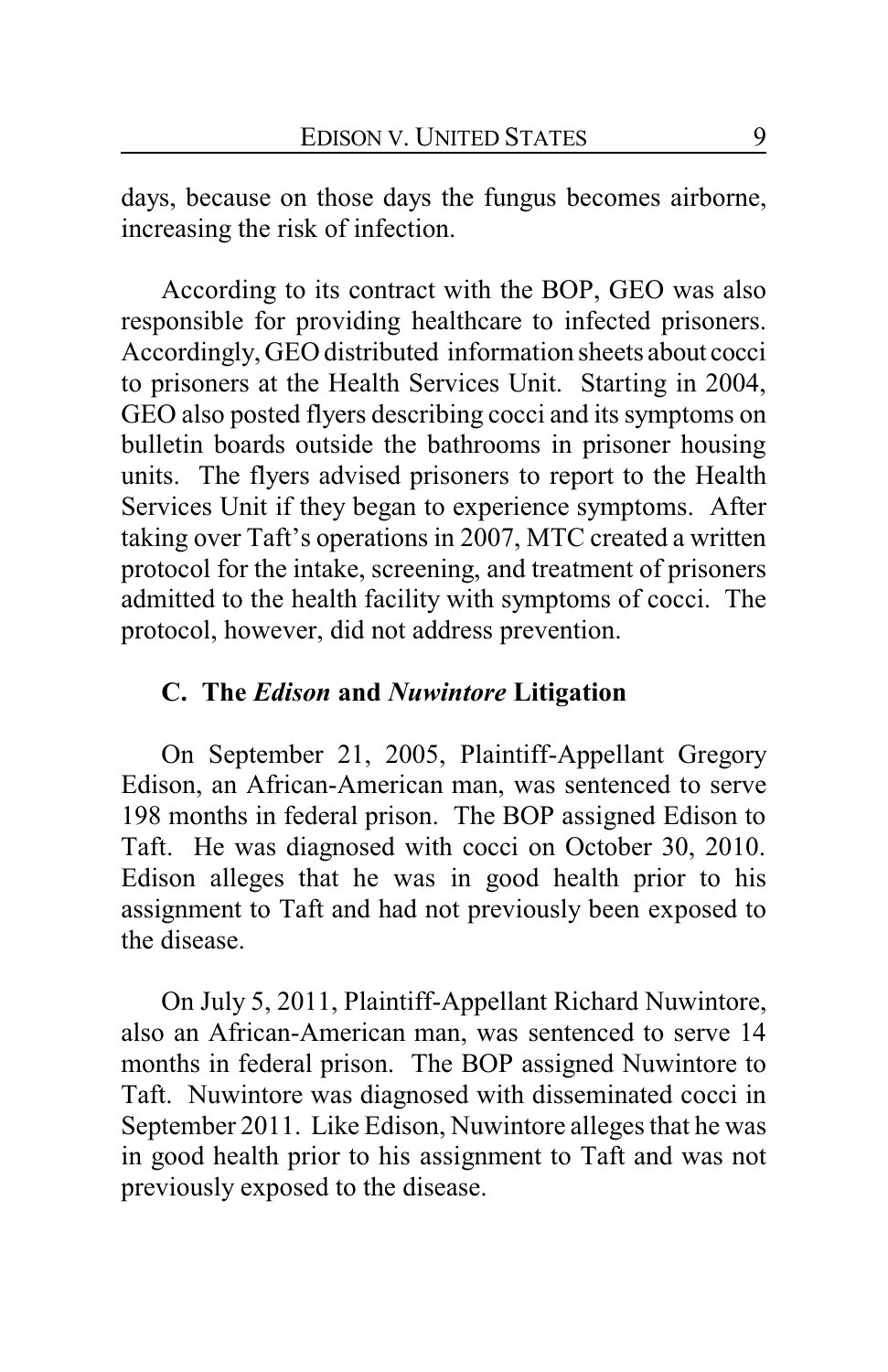In 2012, Edison filed suit against the United States and its independent contractors, GEO and MTC, in the Eastern District of California. He sought damages for personal injury as a result of contracting cocci while incarcerated at Taft. Edison alleged three claims against the United States under the FTCA. He alleged that the BOP had failed: (1) to warn Edison adequately of the dangers presented by cocci; (2) to provide Edison with a safe and habitable prison when it neglected to implement various preventative measures; and (3) to develop and implement an adequate response to the cocci epidemic.**<sup>2</sup>** The United States filed a motion to dismiss for lack of subject matter jurisdiction, arguing that the FTCA's independent contractor exception barred Edison's suit. The district court granted the motion. *Edison*, 2013 WL 4828579, at \*6.

<sup>&</sup>lt;sup>2</sup> The third claim in Edison's complaint alleges that the BOP "failed to provide suitable quarters and provide for the protection, safekeeping, care, and subsistence" of Edison as required by 18 U.S.C. § 4042(a). But in his opposition to the United States' motion to dismiss, Edison apparently glossed this claim to encompass the BOP's failure, in concert with the CDC, to develop a prevention program to protect prisoners who had not yet contracted cocci. On appeal, Edison characterizes the grounds for liability as: (1) failure to warn; (2) failure to modify structures; and (3) failure to develop and implement an adequate response to the cocci epidemic. The district court did not address this discrepancy, *see Edison v. United States*, No. 1:12-CV-02026-AWI, 2013 WL 4828579, at \*1, \*5 (E.D. Cal. Sept. 9, 2013), and the United States does not contest Edison's re-characterization of his third claim on appeal. Therefore, we treat the third claim as alleging a negligent failure to develop and implement an adequate response to the cocci epidemic. On remand, the district court should grant Edison leave to amend his complaint accordingly. *See Chudacoff v. Univ. Med. Ctr. of S. Nev.*, 649 F.3d 1143, 1152 (9th Cir. 2011) (noting leave to amend "should [be] freely give[n] when justice so requires . . . to facilitate decision on the merits, rather than on the pleadings or technicalities" (alterations in original) (internal quotation marks and citations omitted)).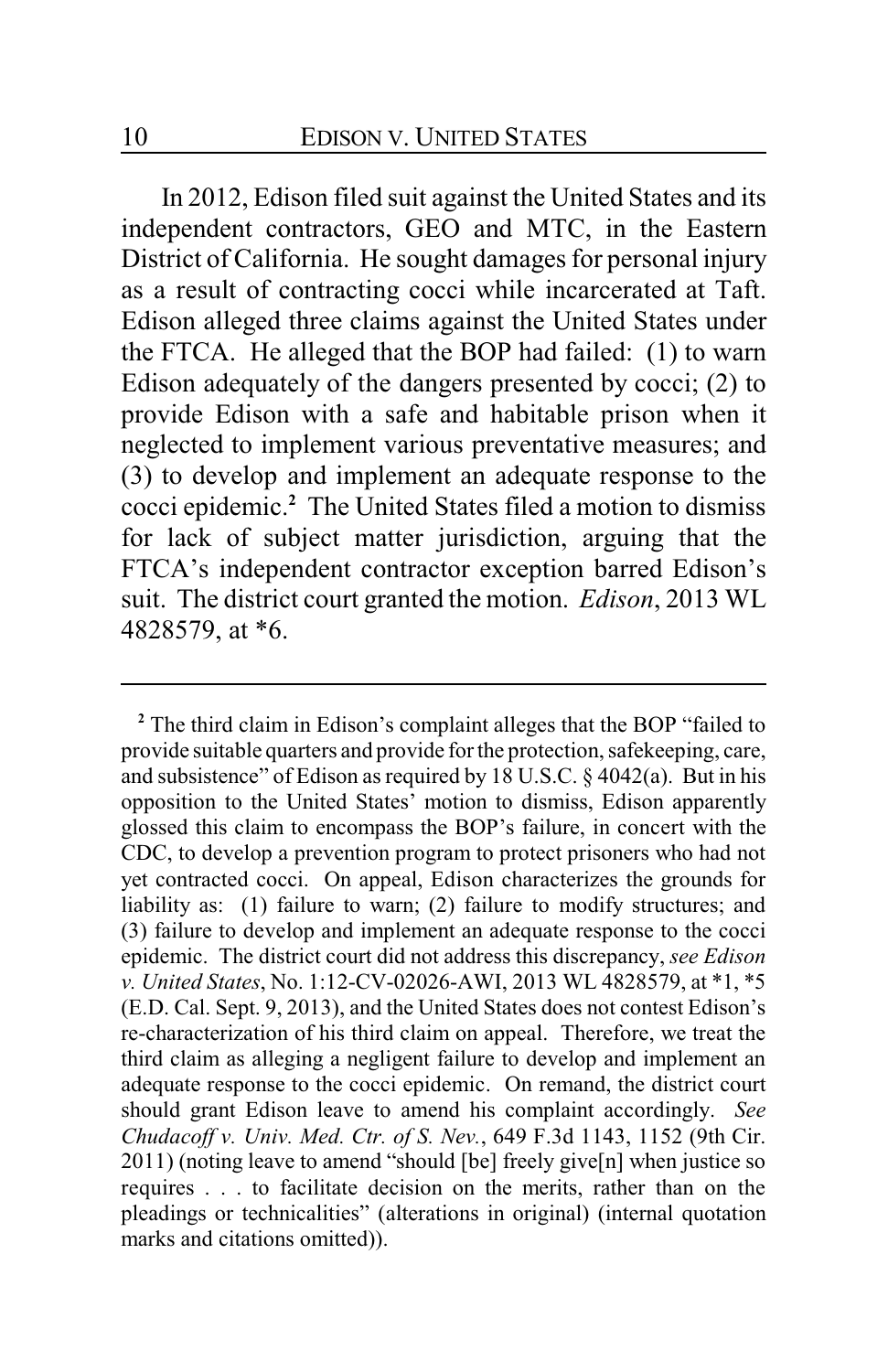Nuwintore filed suit against the United States and MTC, also in the Eastern District of California, alleging the same three claims as Edison. Once again, the United States moved to dismiss for lack of subject matter jurisdiction under the FTCA. The magistrate judge, to whom the matter was referred, agreed with the district court's conclusion in *Edison* that the independent contractor exception barred jurisdiction. *Nuwintore v. United States*, No. 1:13-CV-00967-AWI, 2014 WL 1091358, at \*9 (E.D. Cal. Mar. 18, 2014). The district court adopted the magistrate judge's findings and recommendation in full and granted the United States' motion to dismiss. *Nuwintore v. United States*, No. 1:13-CV-00967- AWI, 2014 WL 2174681, at \*2 (E.D. Cal. May 23, 2014).

After their claims against the government were dismissed, both Edison and Nuwintore moved for the entry of final judgment pursuant to Federal Rule of Civil Procedure 54(b).**<sup>3</sup>** The district court granted the motions. *Edison v. United States*, No. 1:12-cv-02026-AWI, 2014 WL 896977, at \*6 (E.D. Cal. Mar. 6, 2014); *Nuwintore v. United States*, No. 1:13-CV-0967-AWI, 2014 WL 7335215, at \*3 (E.D. Cal. Dec. 19, 2014). Upon entry of the Rule 54(b) final judgments, Plaintiffs appealed.

### **II.**

It is undisputed that the BOP's independent contractors are responsible for the day-to-day operations of Taft. But our precedents do not hold that the United States is absolved of all liability, no matter what the injury complained of or its cause, any time it hires an independent contractor. This case

**<sup>3</sup>** Edison and Nuwintore continue to litigate their claims against the independent contractors, GEO and MTC, in the district court.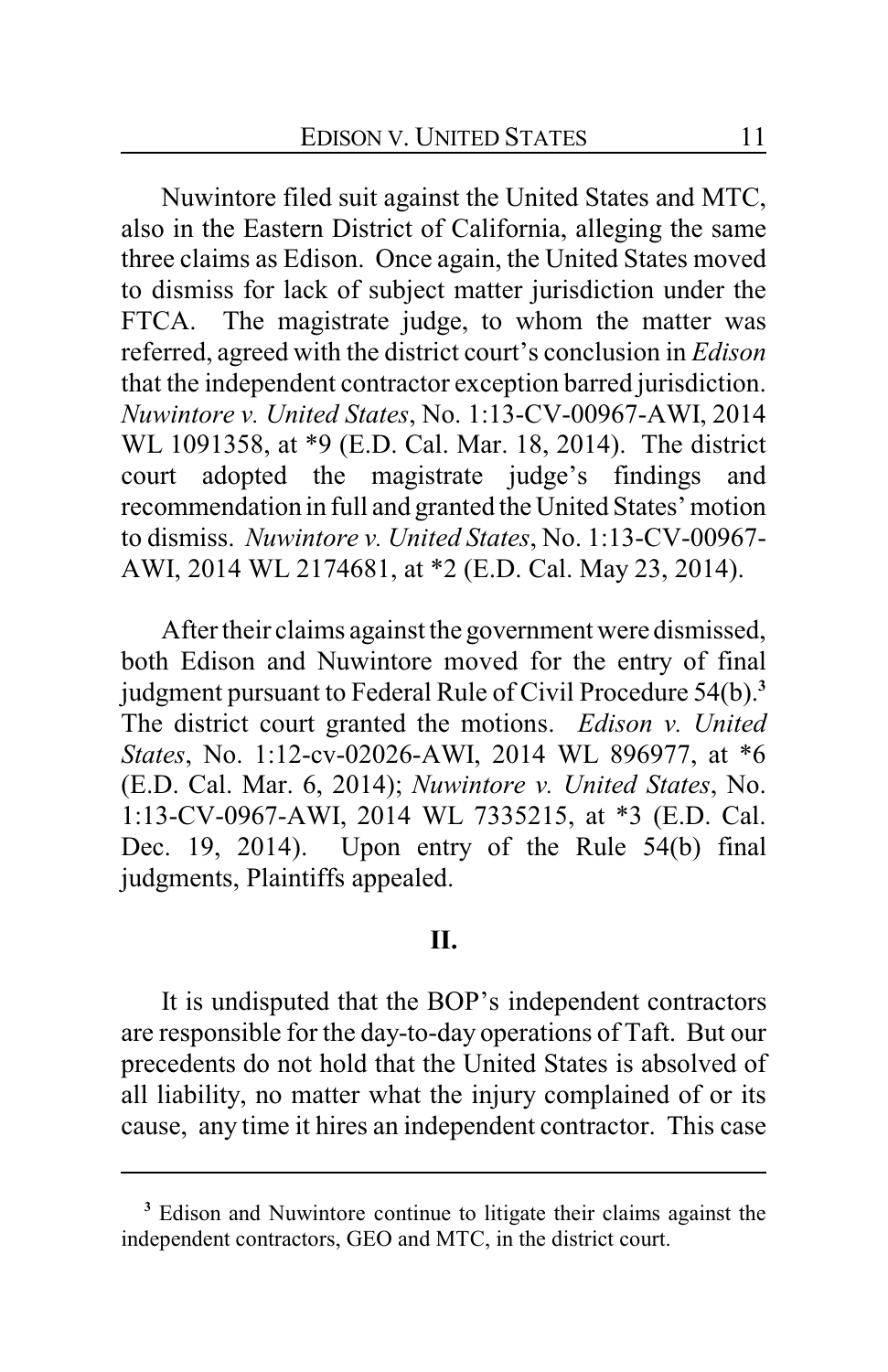requires us to ascertain the boundaries of the United States' liability when it has delegated some, but not all, of its legal duties to an independent contractor.

## **A. Standard of Review**

We review de novo a dismissal for lack of subject matter jurisdiction under the FTCA. *Vacek v. U.S. Postal Serv.*, 447 F.3d 1248, 1250 (9th Cir. 2006). We review "[t]he district court's findings of fact relevant to its determination of subject matter jurisdiction . . . for clear error." *Autery v. United States*, 424 F.3d 944, 956 (9th Cir. 2005) (quoting *Ass'n of Am. Med. Colls. v. United States*, 217 F.3d 770, 778 (9th Cir. 2000)).

An attack on subject matter jurisdiction may be facial or factual. "In a facial attack, the challenger asserts that the allegations contained in a complaint are insufficient on their face to invoke federal jurisdiction. By contrast, in a factual attack, the challenger disputes the truth of the allegations that, by themselves, would otherwise invoke federal jurisdiction." *Safe Air for Everyone v. Meyer*, 373 F.3d 1035, 1039 (9th Cir. 2004). Here, the United States mounted a factual attack when it filed declarations and affidavits challenging Plaintiffs' allegations that the government owed them a legal duty. The government argued that it had delegated to private contractors all duties the BOP owed Taft prisoners.

In response to a factual attack, Plaintiffs must present "affidavits or any other evidence necessary to satisfy [their] burden of establishing that the court, in fact, possesses subject matter jurisdiction." *Colwell v. Dep't of Health & Human Servs.*, 558 F.3d 1112, 1121 (9th Cir. 2009) (citation omitted). The district court may look beyond the pleadings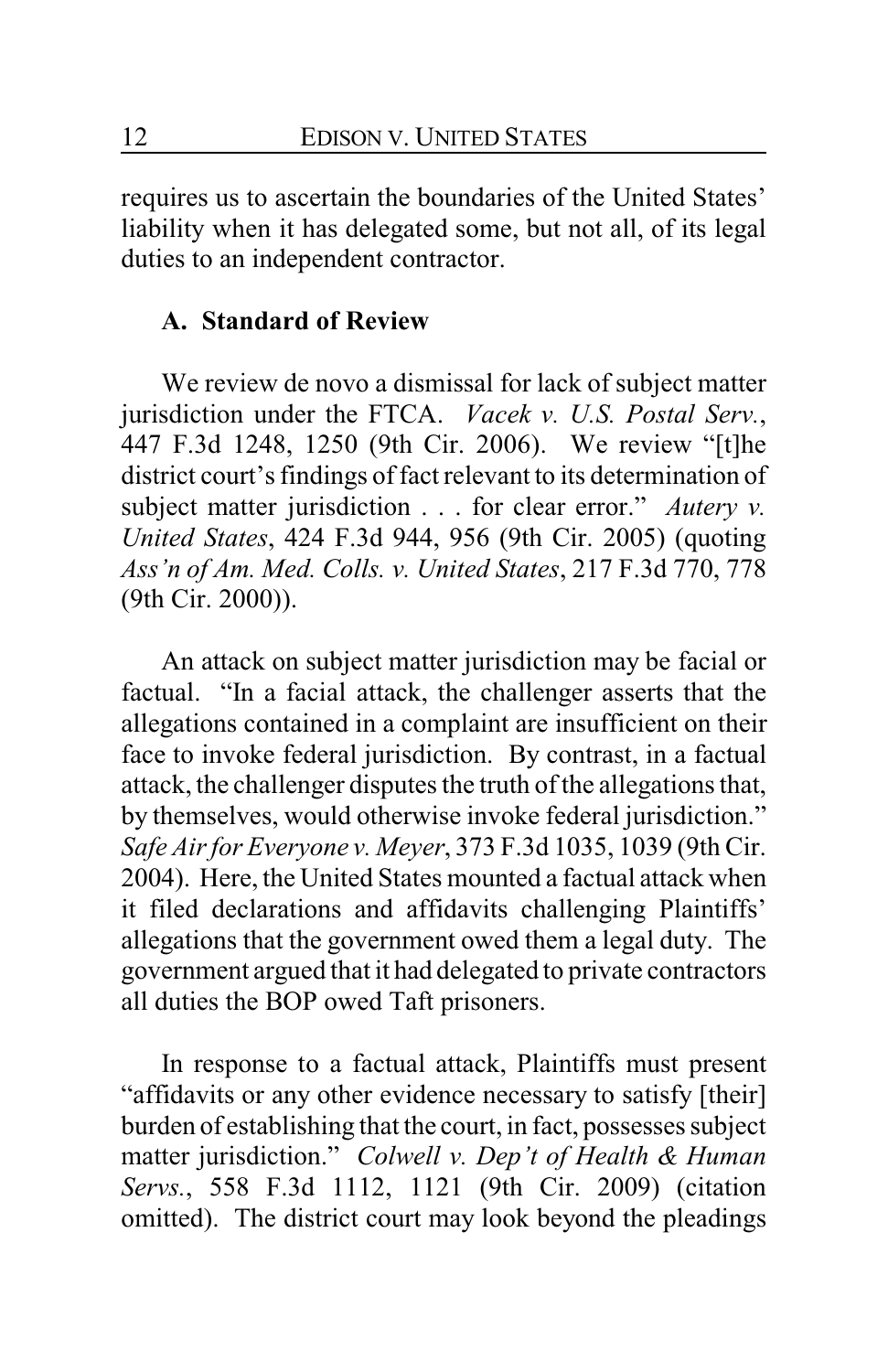to the parties' evidence without converting the motion to dismiss into one for summary judgment. *White v. Lee*, 227 F.3d 1214, 1242 (9th Cir. 2000). In evaluating the evidence, the court "need not presume the truthfulness of the plaintiffs' allegations." *Id.* Any factual disputes, however, must be resolved in favor of Plaintiffs. *Dreier v. United States*, 106 F.3d 844, 847 (9th Cir. 1996).

## **B. The FTCA's Independent Contractor Exception**

The United States is immune from suit unless it consents to be sued. *See Dalehite v. United States*, 346 U.S. 15, 30 (1953) (citing *Feres v. United States*, 340 U.S. 135, 139 (1950)). The FTCA is a limited waiver of that sovereign immunity, under which "the United States is liable to the same extent as a private party for certain torts of federal employees . . . 'in accordance with the law of the place where the act or omission occurred.'" *Autery*, 424 F.3d at 956 (quoting 28 U.S.C.  $\S$  1346(b)(1)). The FTCA's limited waiver of sovereign immunity explicitly excludes "any contractor with the United States" from its definition of "[e]mployee of the government," 28 U.S.C. § 2671; this is known as the independent contractor exception to the FTCA. Courts have construed the independent contractor exception to protect the United States from vicarious liability for the negligent acts of its independent contractors. *Yanez v. United States*, 63 F.3d 870, 872 n.1 (9th Cir. 1995). "Since the United States can be sued only to the extent that it has waived its immunity, due regard must be given to the exceptions, including the independent contractor exception, to such waiver." *United States v. Orleans*, 425 U.S. 807, 814 (1976).

The independent contractor exception, however, has no bearing on the United States' FTCA liability for its *own* acts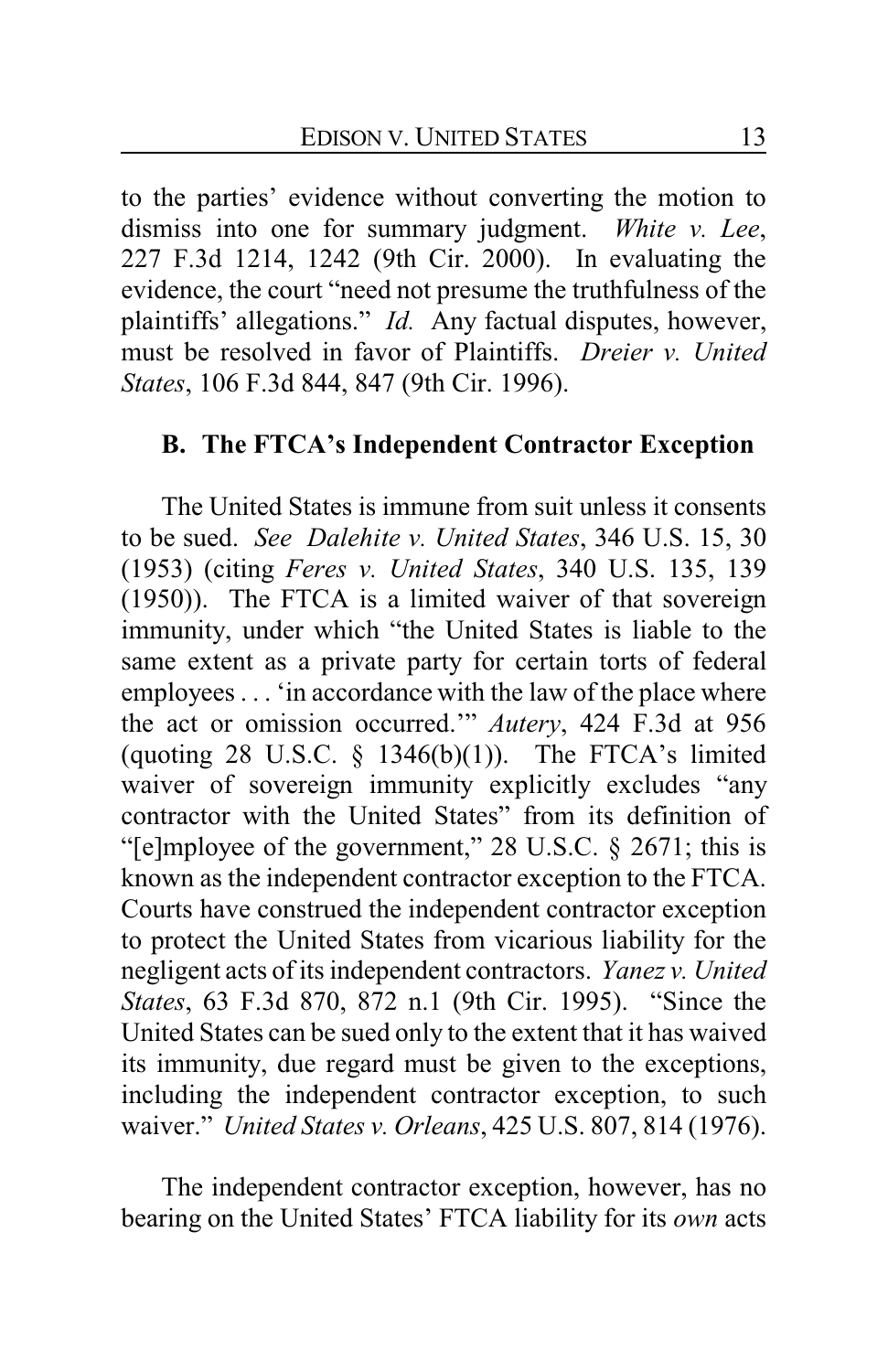or omissions. "Many cases recognize that it is not a defense, to liability for one's own negligence in connection with an actor whose conduct injured a third party, that the actor was not an agent or an employee," but rather an independent contractor. Restatement (Third) Of Agency § 7.05 (2006). Even where an employer has delegated some responsibilities to an independent contractor, the employer may still be held separately and directly liable for its own negligence.**<sup>4</sup>** *See Logue v. United States*, 412 U.S. 521, 532–33 (1973). Thus, a determination that the United States has declined to exercise control over the day-to-day operations of its contractor is not the end of the analysis. We must also determine whether Plaintiffs have alleged a separate nondelegable or undelegated duty, which the United States could be held directly liable for breaching. Only upon a finding that the government delegated its *entire* duty of care may the court dismiss the claim for lack of jurisdiction under the FTCA's independent contractor exception.

Here, the district court denied Plaintiffs' claims because the BOP delegated day-to-day care of Taft prisoners to GEO and MTC: "MTC was responsible for inmate orientation and

**<sup>4</sup>** The Ninth Circuit has previously applied this principle to hold the United States liable under the FTCA. An example is the line of FTCA cases applying the "peculiar risk" doctrine to hold the government directly liable for its failure to act, despite its delegation of safety procedures to an independent contractor. *See Myers v. United States*, 652 F.3d 1021, 1034 (9th Cir. 2011); *Yanez*, 63 F.3d at 872 n.1 ("Under the FTCA, the United States may not be held vicariously liable. However, [peculiar risk] liability has been construed as creating direct liability for the government's nondelegable duty to ensure that the contractor employs proper safety procedures." (citing *McCall v. United States*, 914 F.2d 191, 194 (9th Cir. 1990))); *McGarry v. United States*, 549 F.2d 587, 590 (9th Cir. 1976).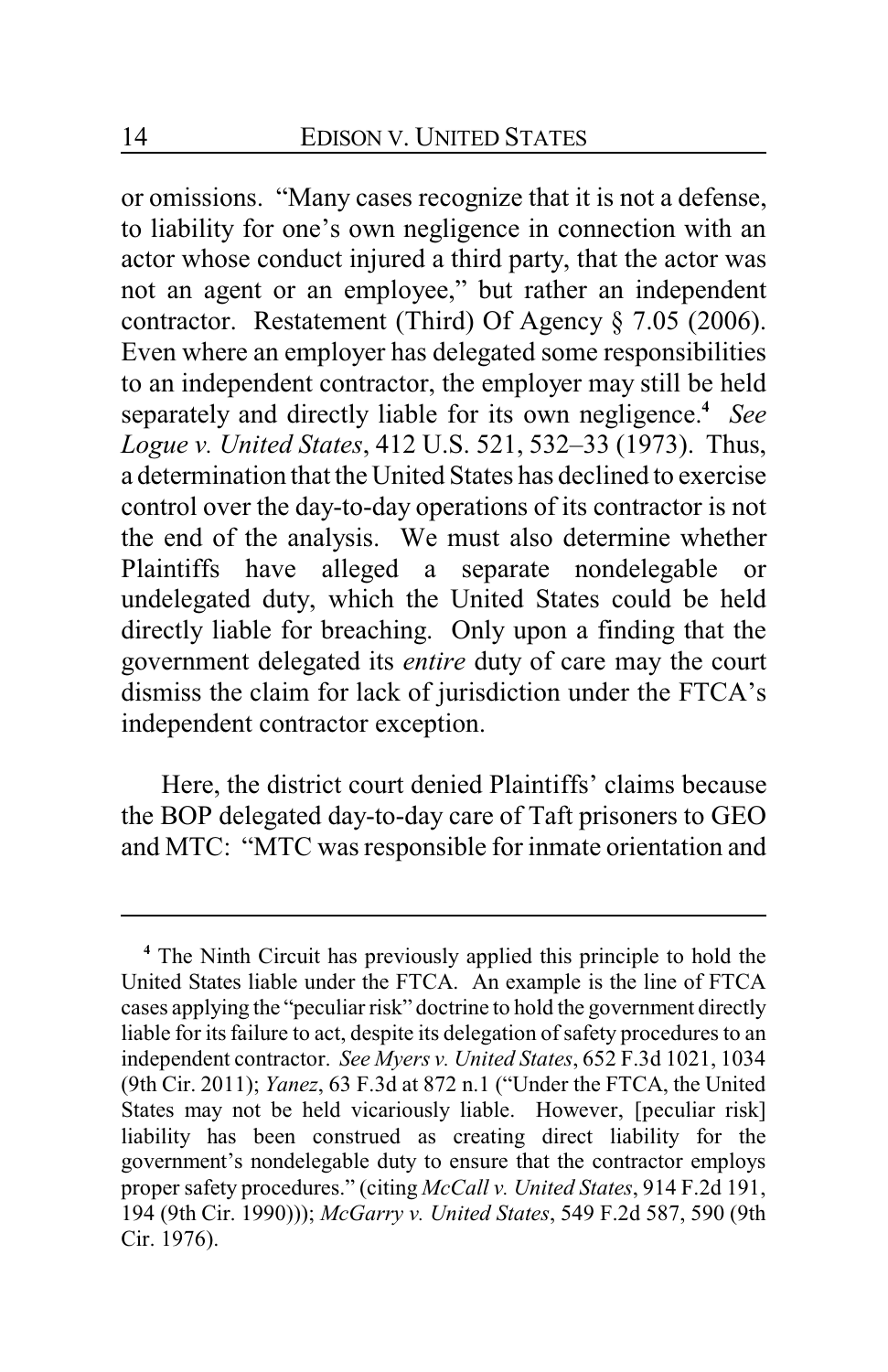health, and warned inmates regarding the risks of [cocci]," while the BOP "was not responsible for maintenance, sanitation, health services, health education or inmate orientation." *Nuwintore*, 2014 WL 1091358, at \*9. That is, the BOP did not attempt to supervise or control GEO/MTC in performing the day-to-day tasks of running a prison. *Id.* Based on the foregoing, the district court concluded that the independent contractor exception prevented it from exercising jurisdiction over Plaintiffs' claims under the FTCA.

There is no question in this case that GEO and MTC were independent contractors – Plaintiffs have conceded as much. Plaintiffs, however, do not seek to hold the United States vicariously liable for the acts or omissions of GEO/MTC. Rather, Plaintiffs seek to hold the United States *directly* liable for its failure to take action in response to the cocci epidemic, outside the scope of its relationship with GEO/MTC. Plaintiffs rely on a duty of the United States that arose before they arrived at Taft, which could not have been delegated in a practical sense; they point to other duties retained by the United States, which accrued after their arrival, and were separate from the day-to-day responsibilities that the parties agree were delegated to GEO/MTC. The district court erred in its independent contractor analysis when it failed to address these arguments.

## **C. The United States' Direct Liability**

Whether the United States may be held liable under the FTCA for its own acts or omissions is a three-step inquiry. First, we decide whether state law, in this case, California law, would impose a duty of care on a private individual in a similar situation. 28 U.S.C. § 2674; *Autery*, 424 F.3d at 956. "The extent of the United States' liability under the FTCA is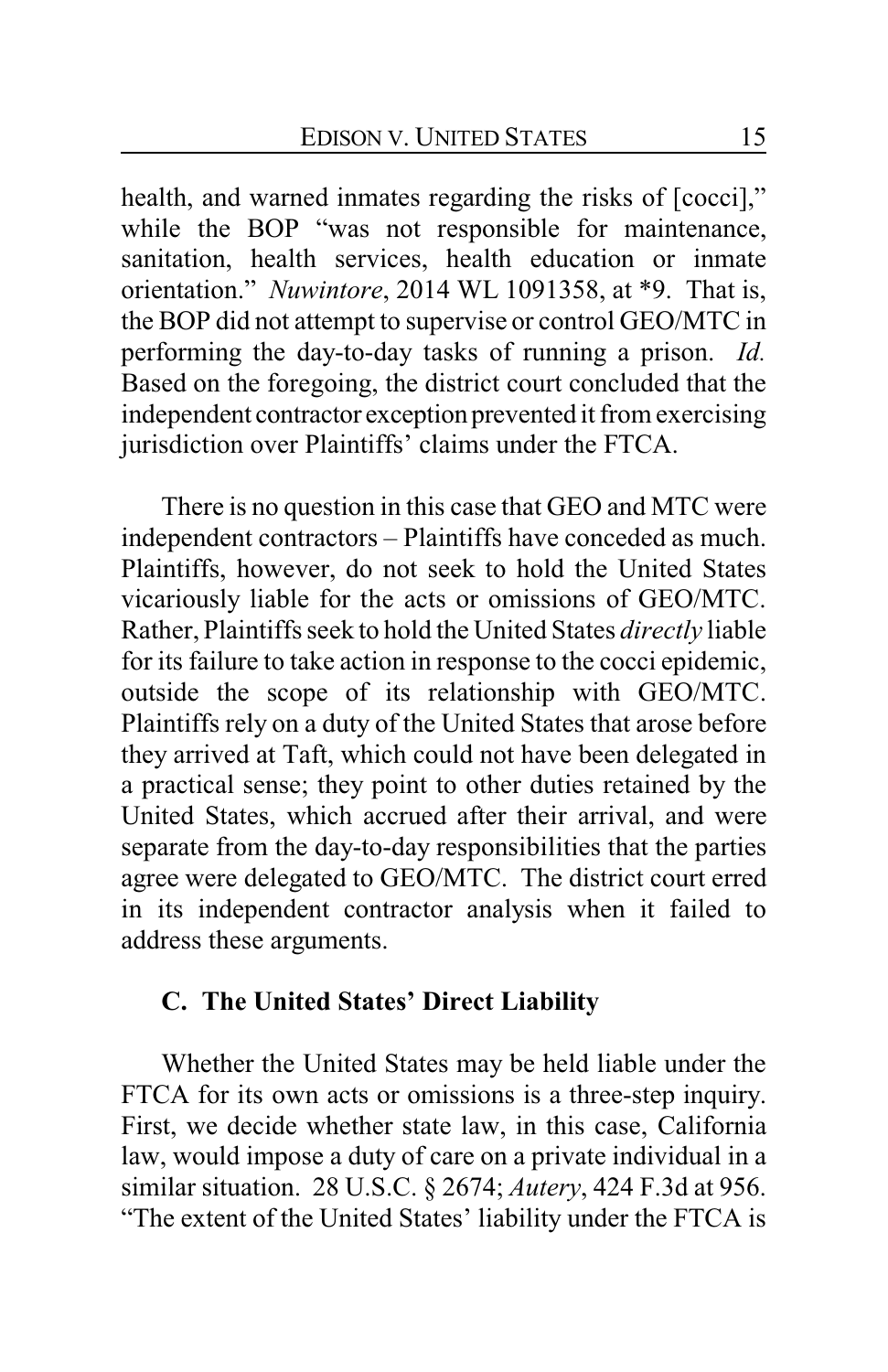generally determined by reference to state law." *Liebsack v. United States*, 731 F.3d 850, 855 (9th Cir. 2013) (quoting *Molzof v. United States*, 502 U.S. 301, 305 (1992)). Because Taft is located in California, we look to California law to evaluate Plaintiffs' claims. Second, if it would, we then look to the contract and the parties' actions to determine whether the United States retained some portion of that duty for which it could be held directly liable. *See Autery*, 424 F.3d at 957–59 (examining contractual language and parties' course of dealing to determine whether the duty was delegated); *McGarry*, 549 F.2d at 588 (describing contractual language and parties' past practices). Finally, even if it appears that the government delegated all of its duties to the independent contractor, we ask whether California law imposed any *nondelegable* duties on the government. *Yanez*, 63 F.3d at 874–75 (holding United States had nondelegable duty under California law); *McGarry*, 549 F.2d at 590 (holding United States had nondelegable duty under Nevada law).

In this case, California law imposes a general duty of care on the United States as a landowner. Section 1714 of the California Civil Code sets forth the basic policy governing landowner liability in Califonia. It states, in relevant part:

> Everyone is responsible, not only for the result of his or her willful acts, but also for an injury occasioned to another by his or her want of ordinary care or skill in the management of his or her property or person, except so far as the latter has, willfully or by want of ordinary care, brought the injury upon himself or herself.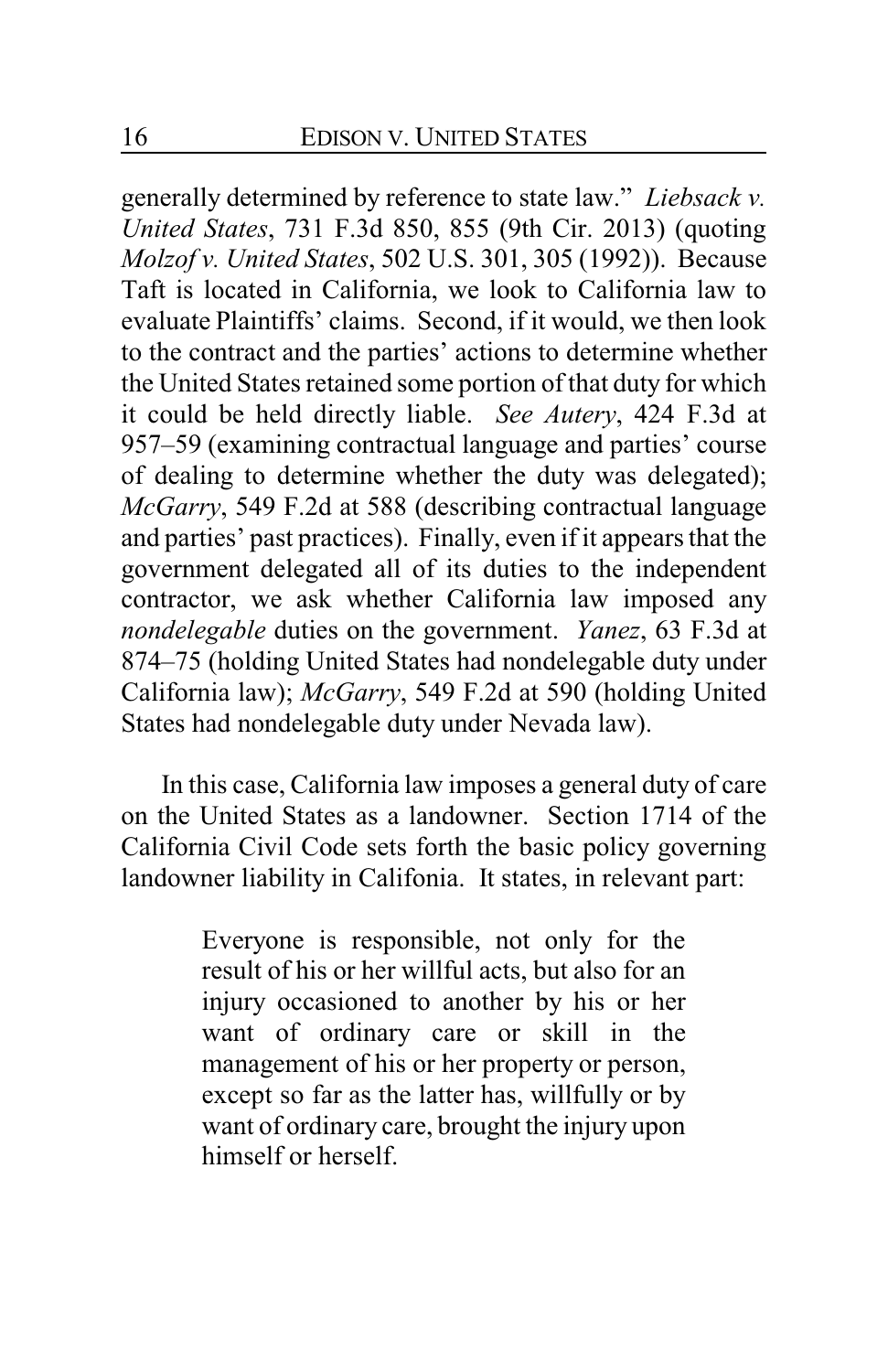Cal. Civ. Code § 1714(a). *See also Kinsman v. Unocal Corp.*, 123 P.3d 931, 938–39 (Cal. 2005) (quoting *Rowland v. Christian*, 443 P.2d 561, 568 (Cal. 1968)).

In California, landowners must act reasonably in the management of their property, with an awareness of "the probability of injury to others." *Id.* The state employs a strong presumption in favor of finding that landowners, and indeed all persons, have a duty to use ordinary care to prevent injury to others: "[I]n the absence of a statutory provision establishing an exception to the general rule of Civil Code § 1714, courts should create one only where 'clearly supported by public policy.'" *Cabral v. Ralphs Grocery Co.*, 248 P.3d 1170, 1174 (Cal. 2011) (quoting *Rowland*, 443 P.2d at 564).**<sup>5</sup>**

These exceptions notwithstanding, California has historically held that § 1714 gives rise to a duty of care in a wide range of circumstances. In *Kinsman*, the California Supreme Court imposed a duty on landowners who hire independent contractors to warn invitees "of a latent or concealed pre-existing hazardous condition on [the] property," which the landowner knew or should have known about. *Kinsman*, 123 P.3d at 933. In *Sprecher v. Adamson Co.*, 636 P.2d 1121 (Cal. 1981), the court applied *Rowland* to impose a duty of reasonable care on landowners to protect even individuals injured off-property from natural hazards. *Id.* at 1128.

**<sup>5</sup>** Although broad, this basic policy is not without its limits. In *Rowland*, the California Supreme Court indicated several factors that, "when balanced together, may justify a departure from" the general duty of care imposed by § 1714. *See Cabral*, 248 P.3d at 1174. Foremost among the *Rowland* factors are the foreseeability of the harm and the burden to the defendant. *Campbell v. Ford Motor Co.*, 141 Cal. Rptr. 3d 390, 404 (Ct. App. 2012), *as modified on denial of reh'g* (June 19, 2012) (quoting *Vasquez v. Residential Inv., Inc.*, 12 Cal. Rptr. 3d 846, 854 n.5 (Ct. App. 2004)).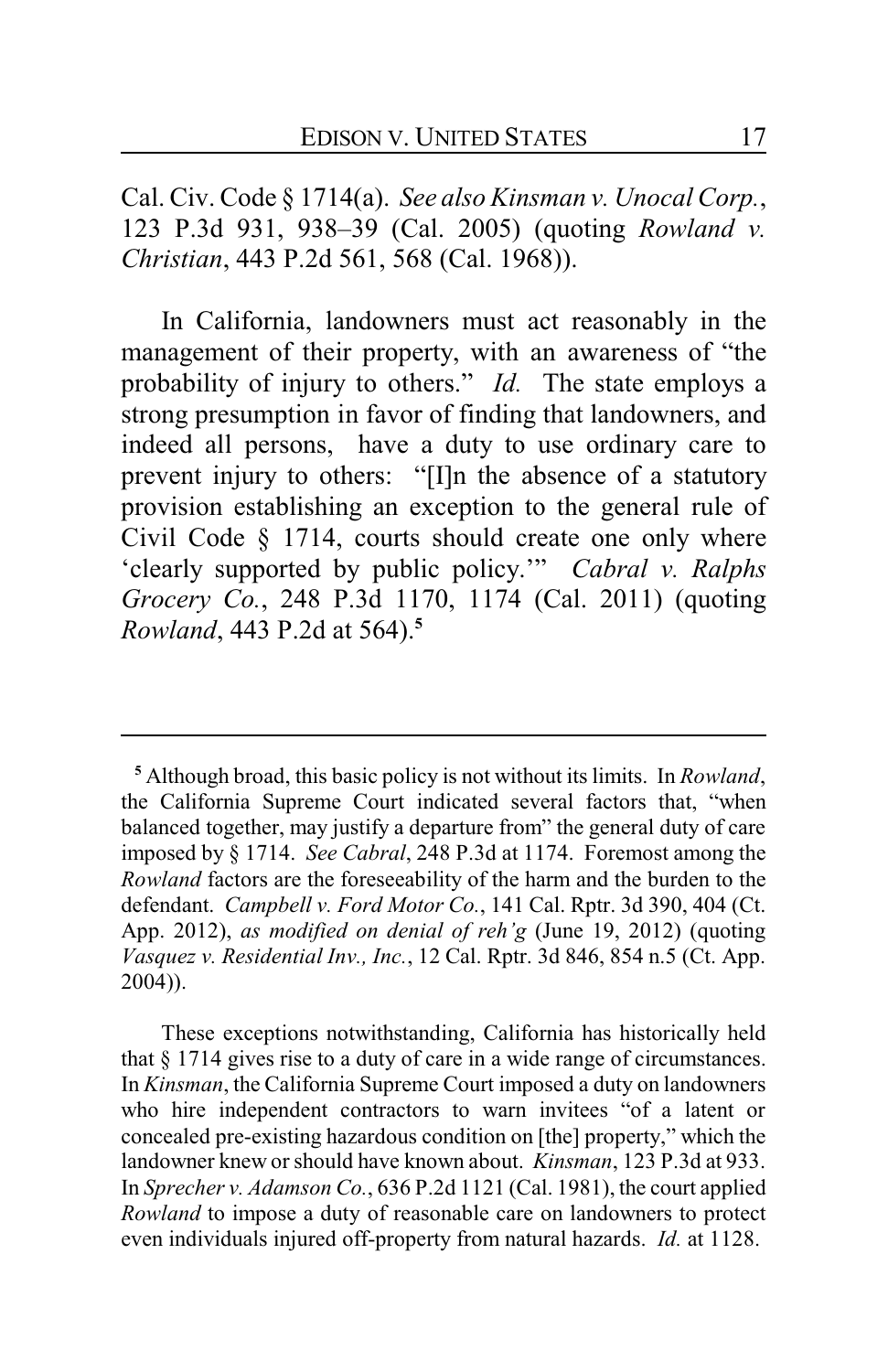Plaintiffs allege that the United States, acting through the BOP, owed three specific duties to Taft prisoners. *First*, Plaintiffs argue the United States had a duty to warn prisoners about cocci. *Second*, Plaintiffs argue the United States had a duty to implement preventative measures to protect prisoners – particularly those with a heightened risk of developing the disseminated form of the disease – from contracting cocci. *Third*, Plaintiffs argue that by specifically excluding its independent contractors from efforts to develop a prevention policy in partnership with the CDC, the United States retained a duty to ensure the policy adequately protected prisoners from harm. We analyze each of these claims in turn.

## *1. Duty to Warn*

Although GEO and MTC provided some warnings to Plaintiffs in the form of flyers posted around the prison, the BOP itself never issued any warnings to prisoners regarding the risk of contracting cocci at Taft. In California, landowners may be held liable for a failure to warn invitees of hidden dangers where "(1) defendant [landowners] knew or reasonably should have known of a concealed, preexisting hazardous condition on their premises; (2) plaintiff . . . did not know and could not reasonably ascertain the condition; and (3) defendants failed to warn plaintiff." *Gravelin v. Satterfield*, 132 Cal. Rptr. 3d 913, 919 (Ct. App. 2011) (citing *Kinsman*, 123 P.3d at 940). Because cocci poses a hidden danger that Plaintiffs could not reasonably ascertain on their own, the United States had a duty to warn Plaintiffs of cocci's risks prior to their transfer to Taft.

In the district court, Plaintiffs presented uncontroverted evidence that the BOP knew Taft prisoners had an increased risk of cocci exposure and infection at least as of the late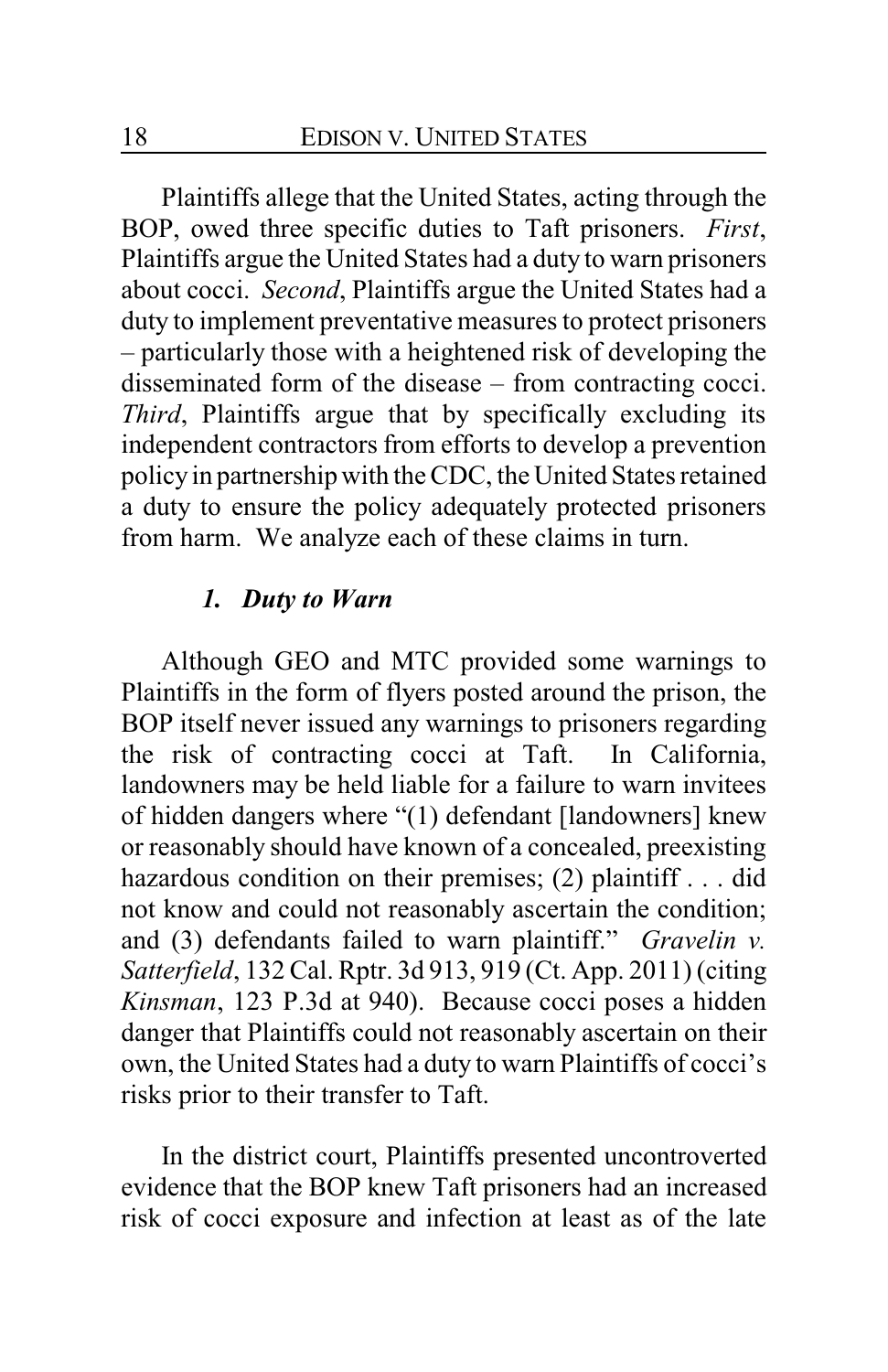1990s. Yet until GEO/MTC passed that information on to prisoners, it is highly unlikely that Plaintiffs could have known about the increased likelihood of contracting cocci there, let alone the heightened danger facing African-American, Filipino, and immunocompromised individuals. A fungus that resides in the soil of the San Joaquin Valley, cocci is invisible and scentless; individuals are typically infected by breathing in dust, especially in windy conditions. Cocci is a classic example of a hidden danger, and the United States had a duty to warn Plaintiffs about it.**<sup>6</sup>**

To prove that the district court had jurisdiction over their claims, Plaintiffs must also show that the United States did not delegate its duty of care. Here, the United States could not have delegated its duty to warn Plaintiffs for a simple reason: GEO and MTC have no power to assign prisoners or to protect any prisoners housed outside of Taft. Thus, even if the United States could have delegated its duty to warn Plaintiffs once they arrived at Taft, it was not practically possible to delegate that portion of the government's duty arising prior to Plaintiffs' transfer to Taft. We conclude that the independent contractor exception did not bar the district court from exercising jurisdiction over that portion of Plaintiffs' failure to warn claim covering the period of time prior to Plaintiffs' transfer to Taft. Because the United States could not have delegated this duty to GEO/MTC, our inquiry ends at the second step of the analysis.

**<sup>6</sup>** The importance of the duty is made clear by assessing the consequences of breach: The United States' failure to warn Plaintiffs about cocci prior to transfer likely kept them from taking any preventative action to protect themselves. Plaintiffs were deprived of the opportunity to request transfer to a different facility or to seek alternative placement via the BOP's administrative grievance procedures.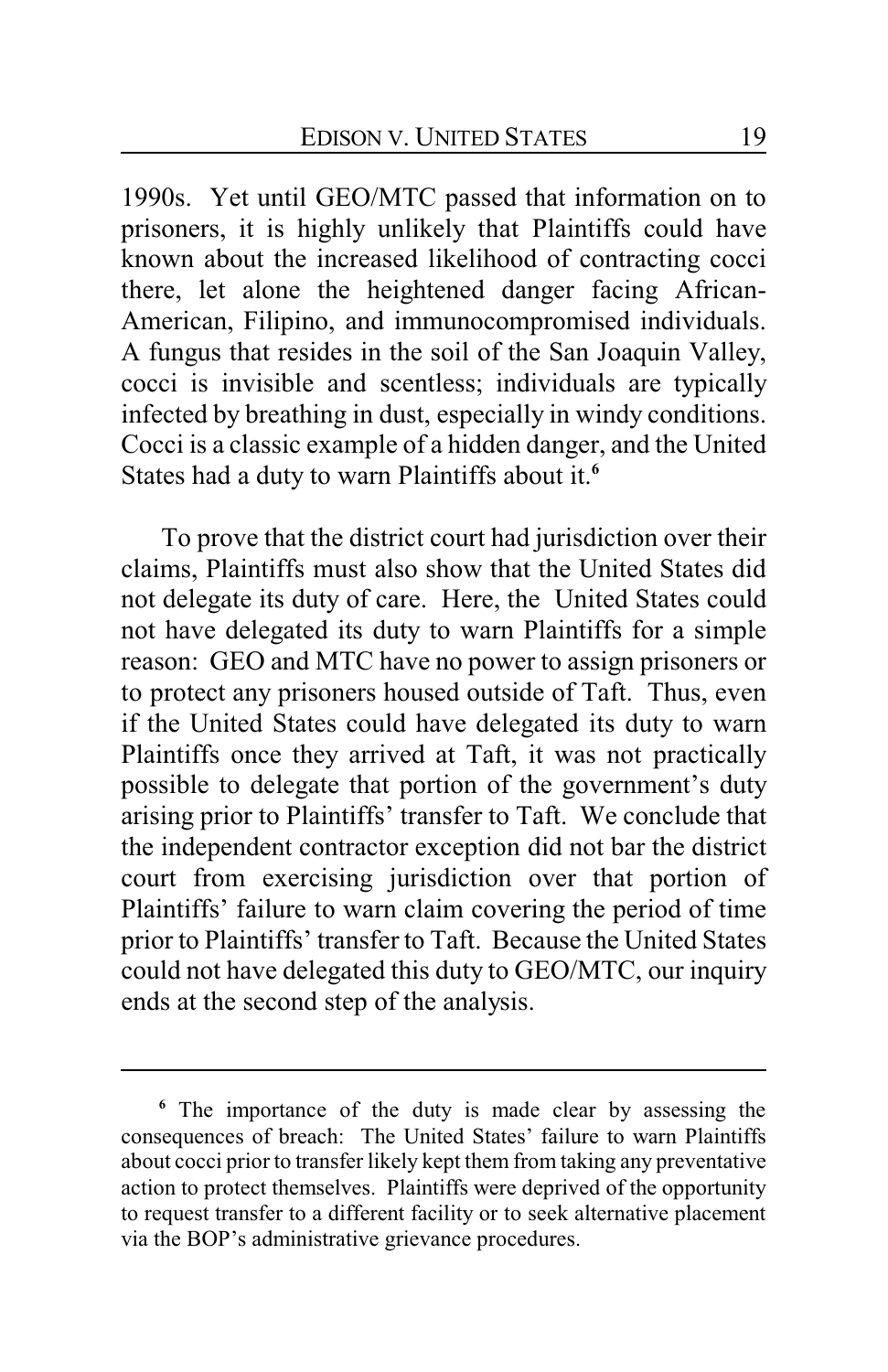#### *2. Duty to Build or Modify Protective Structures*

Once GEO/MTC warned Plaintiffs about cocci, the possibility of infection became a known hazard. Nevertheless, in California, a landowner's duty of care does not end with the requirement to warn individuals of hidden dangers. California relies on Restatement (Second) of Torts § 343A to define the duties of a possessor of land toward invitees, including those who encounter a known danger. According to the Restatement, "[a] possessor of land is not liable to his invitees for physical harm caused to them by any activity or condition on the land whose danger is known or obvious to them, *unless the possessor should anticipate the harm despite such knowledge or obviousness*." Restatement (Second) of Torts  $\S$  343A(1) (1965) (emphasis added). The California Supreme Court has expanded on this principle, explaining that "[t]here may be situations . . . in which an obvious hazard, for which no warning is necessary, nonetheless gives rise to a duty on a landowner's part to remedy the hazard because knowledge of the hazard is inadequate to prevent injury." *Kinsman*, 123 P.3d at 939. At Taft, even once Plaintiffs had been warned about cocci – and the hazard therefore became an "obvious" or known one – Plaintiffs' knowledge alone may not have been sufficient to prevent infection. As a landowner, the BOP had a duty to protect Taft's prisoners from cocci to the extent that they could not protect themselves.

That the United States had a duty to protect Plaintiffs is further bolstered by California's recognition of a special relationship between jailers and prisoners. The state imposes a heightened duty of care on jailers, due to prisoners' increased vulnerability while incarcerated. *Giraldo v. Cal. Dep't of Corrs. & Rehab.*, 85 Cal. Rptr. 3d 371, 382–88 (Ct.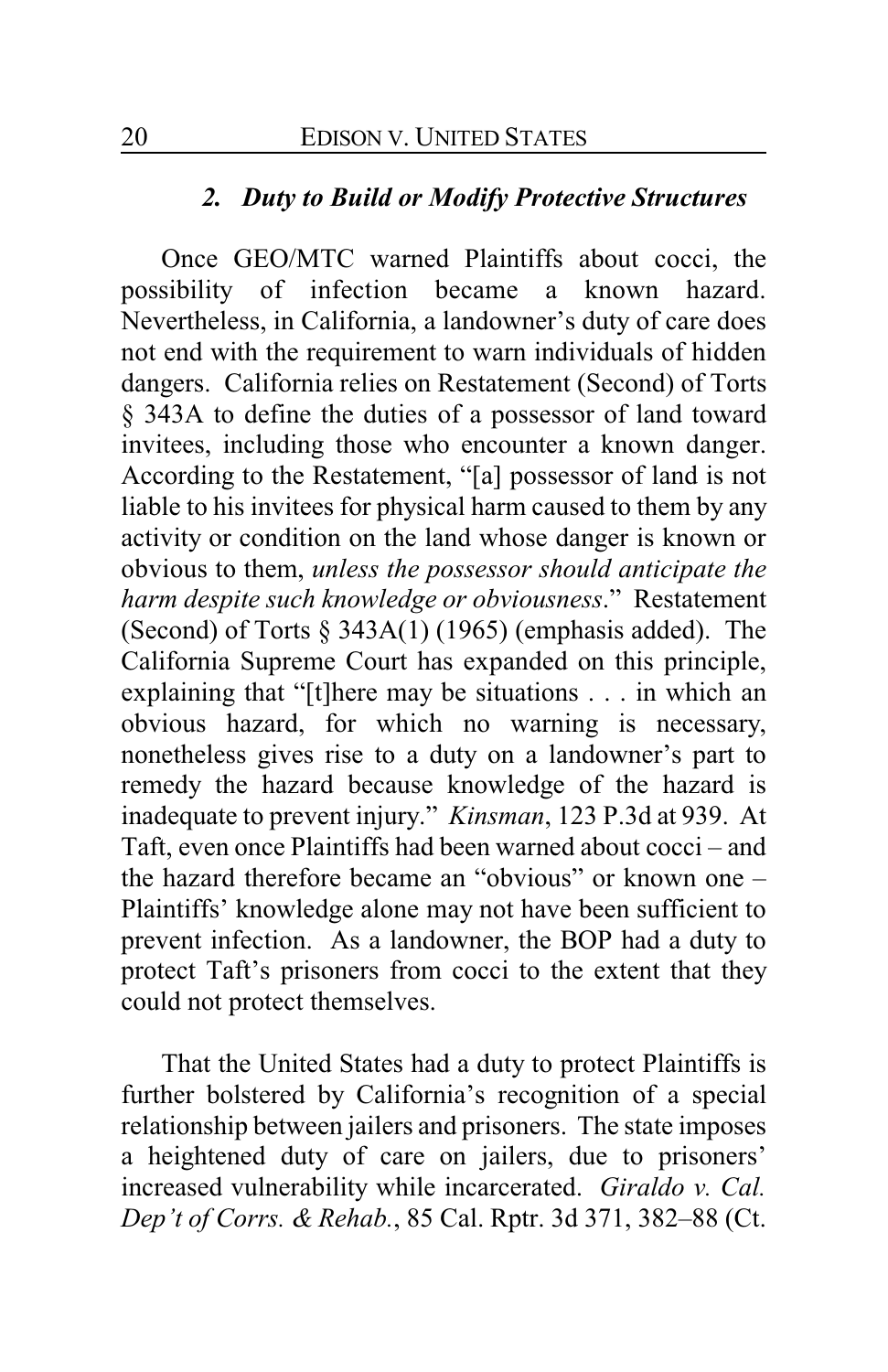App. 2008); *see also Lawson v. Superior Court*, 103 Cal. Rptr. 3d 834, 849–50 (Ct. App. 2010).**<sup>7</sup>** The very fact of their incarceration means that prisoners are often helpless to protect themselves from harm. Restatement (Second) of Torts § 320 cmt. b. (1965). While California law specifically contemplates this duty as one to protect prisoners from the criminal acts of third parties, *see Giraldo*, 85 Cal. Rptr. 3d at 385, the same rationale also supports recognition of the special relationship in the context of environmental hazards endemic to the prison itself. Indeed, because prisoners have so little control over their living quarters or daily schedules while incarcerated, they may be just as helpless to protect themselves from environmental hazards like cocci as they are to protect themselves from third parties.

As prisoners, Plaintiffs were particularly vulnerable to infection: Even if Plaintiffs had been warned of the disease, they were unable to move to a different location, remodel their living quarters, or erect protective structures, such as covered walkways. Thus, by placing prisoners at Taft, the BOP directly increased Plaintiffs' risk of harm. Under California law, the United States had a duty to protect Plaintiffs from the risk of contracting cocci.

Under the second step of the analysis, we ask whether the United States delegated its duty to protect Plaintiffs from cocci. To be sure, the United States delegated the day-to-day

**<sup>7</sup>** While the jailers in *Giraldo* and *Lawson* were governmental actors, nothing in the court's rationale would preclude the application of the same principle to non-governmental, *i.e.*, private-party, jailers, such as GEO/MTC. *Cf. LaBarge v. Cty. of Mariposa*, 798 F.2d 364, 367 (9th Cir. 1986) ("Because the federal government could never be exactly like a private actor, a court's job in applying the [private person] standard is to find the most reasonable analogy.").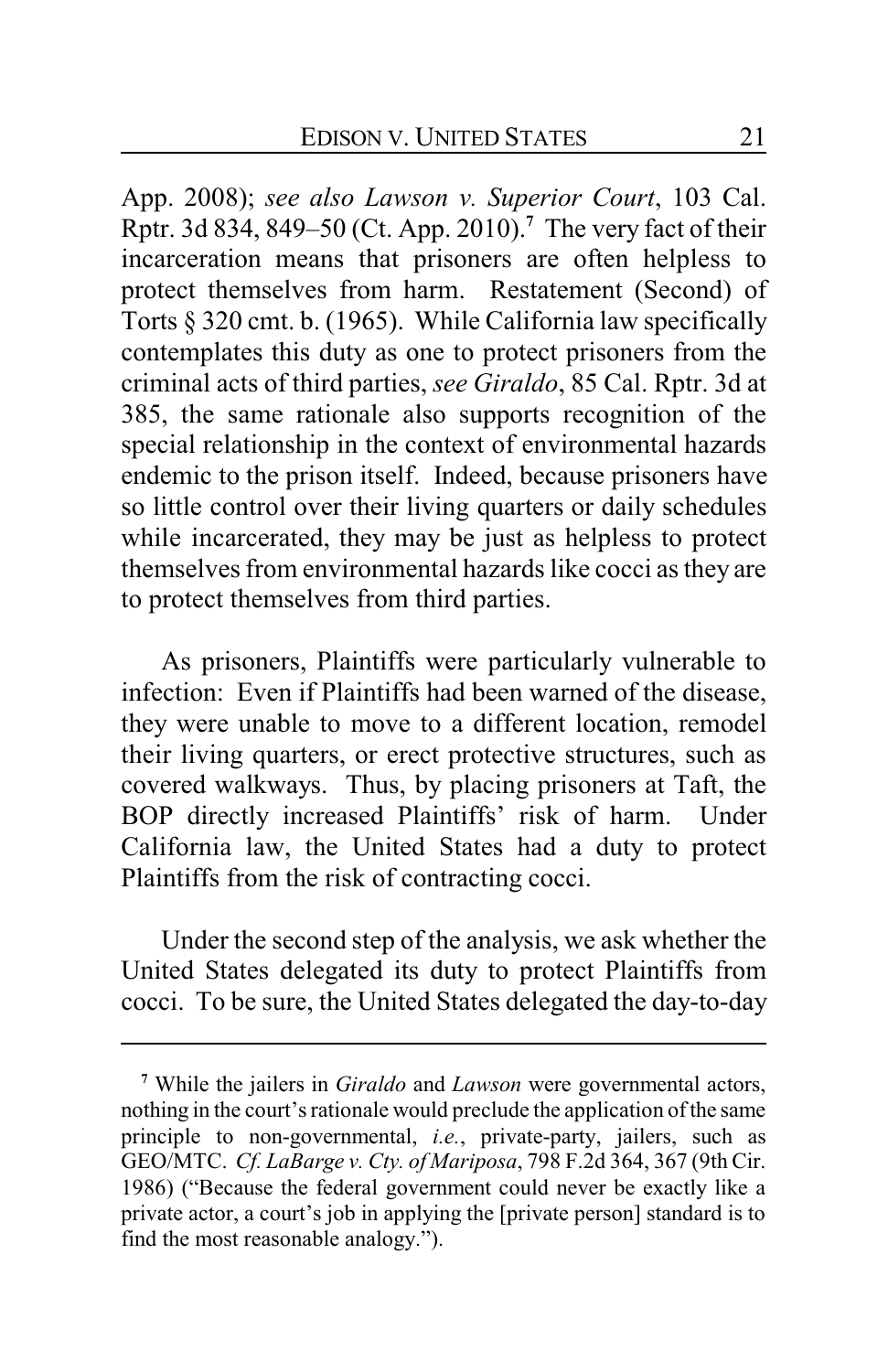supervision and maintenance of Taft to its contractors. Indeed, once it became clear that Taft was experiencing a cocci epidemic, both GEO and MTC implemented certain responsive measures. In addition to increasing the frequency of maintenance tasks like dusting and changing air filters, GEO/MTC posted flyers warning prisoners that they were at risk of contracting cocci. Nevertheless, the preventative measures taken by the independent contractors were not sufficient to satisfy the BOP's own duty to protect prisoners under California law.

Plaintiffs assert that in addition to day-to-day measures, the United States had a duty to build or modify structures to reduce prisoners' exposure to the cocci-laden dust of the San Joaquin Valley. Specifically, Plaintiffs claim that construction of covered walkways could have protected them from exposure to the dust. And while the BOP delegated most day-to-day activities to GEO/MTC, the BOP expressly reserved at least one right to itself: the right to construct new buildings or modifications of or additions to existing buildings. The United States' contracts with GEO and MTC state that "[n]o modifications or additions to existing buildings, mechanical or utility systems shall occur (other than routine maintenance or replacement of components) without prior approval of the [government]." Further, "[t]he government reserves the right to construct additional buildings on its property and/or expand the capacity of existing buildings. The contractor shall cooperate to the fullest extent possible should the government exercise this right."**<sup>8</sup>** The plain language of the contract indicates that the

**<sup>8</sup>** Although both contracts with GEO and MTC were filed in the district court under seal, the provisions of the contracts have been referred to and quoted repeatedly in the pleadings and briefs filed by the parties on the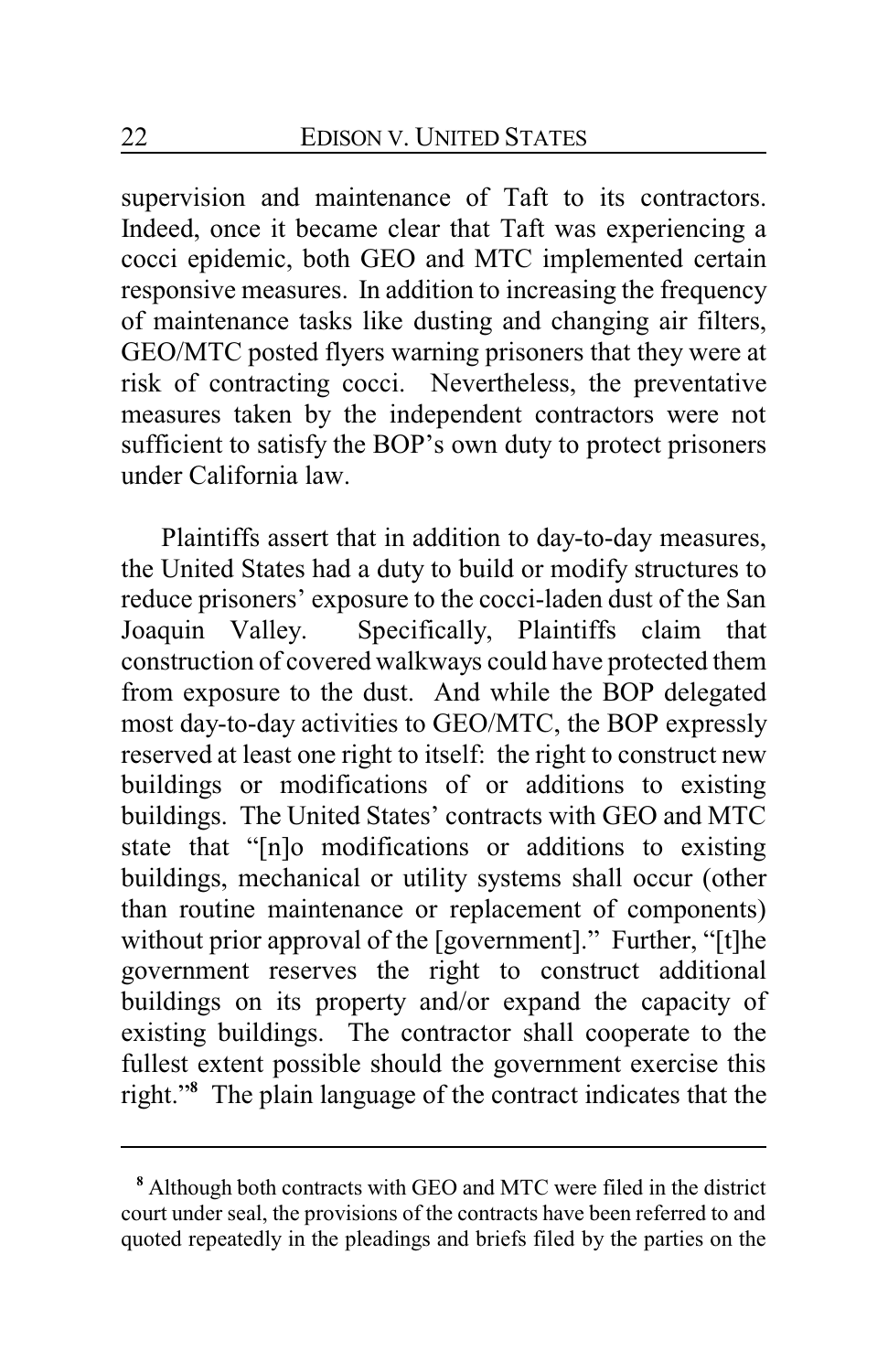BOP retained control over construction at Taft, which presumably would include the construction of covered walkways, or the construction of other preventative structures on the land. In retaining this power, the BOP also retained the *duty* to construct such structures, should it become necessary to do so. To the extent that Plaintiffs allege that the BOP was negligent in failing to construct covered walkways or other protective structures, the independent contractor exception to the FTCA does not bar the district court from considering their claim. The analysis can be resolved at the second step. The government may be held directly liable for its failure to act.

# *3. Duty to Develop an Adequate Cocci Prevention Policy*

Finally, the BOP had a duty, under the larger umbrella of its duty to protect Plaintiffs from cocci, to develop a preventative policy responsive to the cocci outbreak.**<sup>9</sup>** As previously discussed, the BOP had a duty, as a landowner and jailer, to protect vulnerable prisoners in its charge from foreseeable harm, because prisoners unable to control the particulars of their daily lives are "deprived of the normal opportunity to protect [themselves] from harm." *Giraldo*, 85 Cal. Rptr. 3d at 386. Once it became clear that Taft was

public record. The Court, therefore, deems these provisions of the contracts as tantamount to having been unsealed by consent.

**<sup>9</sup>** While we are, of course, aware that the FTCA includes a discretionary function exception, *see* 28 U.S.C. § 2680(a); *United States v. Gaubert*, 499 U.S. 315, 322 (1991), this exception was not invoked by the United States in its motions to dismiss. We therefore do not reach the issue and express no view on it because it was neither raised nor briefed by the parties.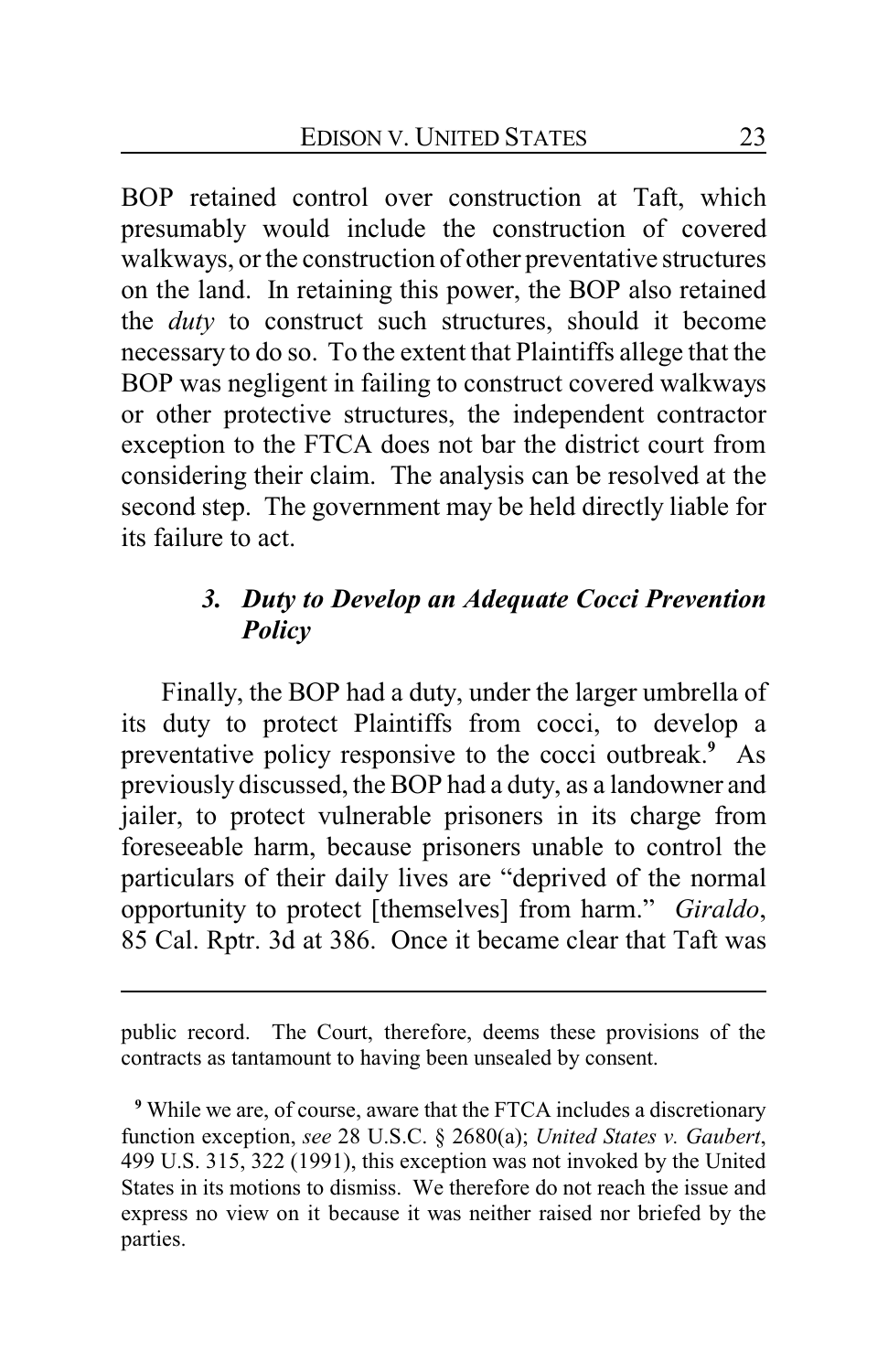experiencing an outbreak of cocci, the BOP began to work with the CDC to develop a policy for the prevention and treatment of cocci in prisoners. This was consistent with its duty as a landowner and jailer under California law. In the instant case, not only was the harm – the likelihood of infection absent preventative measures – foreseeable to the BOP, but the BOP actually took preliminary steps to execute its protective duty. Thus, the BOP's status as a landowner and jailer gave rise to a duty to protect Taft prisoners from harm, including by developing an adequate cocci prevention policy.

Although the United States delegated the general duty to oversee healthcare at Taft to GEO/MTC, its actions make clear that it chose to retain the specific duty to develop a policy for the prevention and treatment of cocci. Plaintiffs presented evidence in the district court that the BOP took upon itself the task of developing a policy in response to the cocci outbreak. The BOP also went a step further, specifically directing that its contractors be excluded from development of this policy. In so doing, the BOP expressed its intent to retain control over this aspect of its duty. *See Yanez*, 63 F.3d at 875 (finding jurisdiction under FTCA where government failed to exercise retained right to order correction of safety violations). Thus, the independent contractor exception to the FTCA does not bar the district court from exercising jurisdiction over Plaintiffs' third claim.**<sup>10</sup>**

**<sup>10</sup>** As with the duties discussed above, we need not decide whether this duty was nondelegable because the United States expressly retained a relevant portion of its duty to Plaintiffs.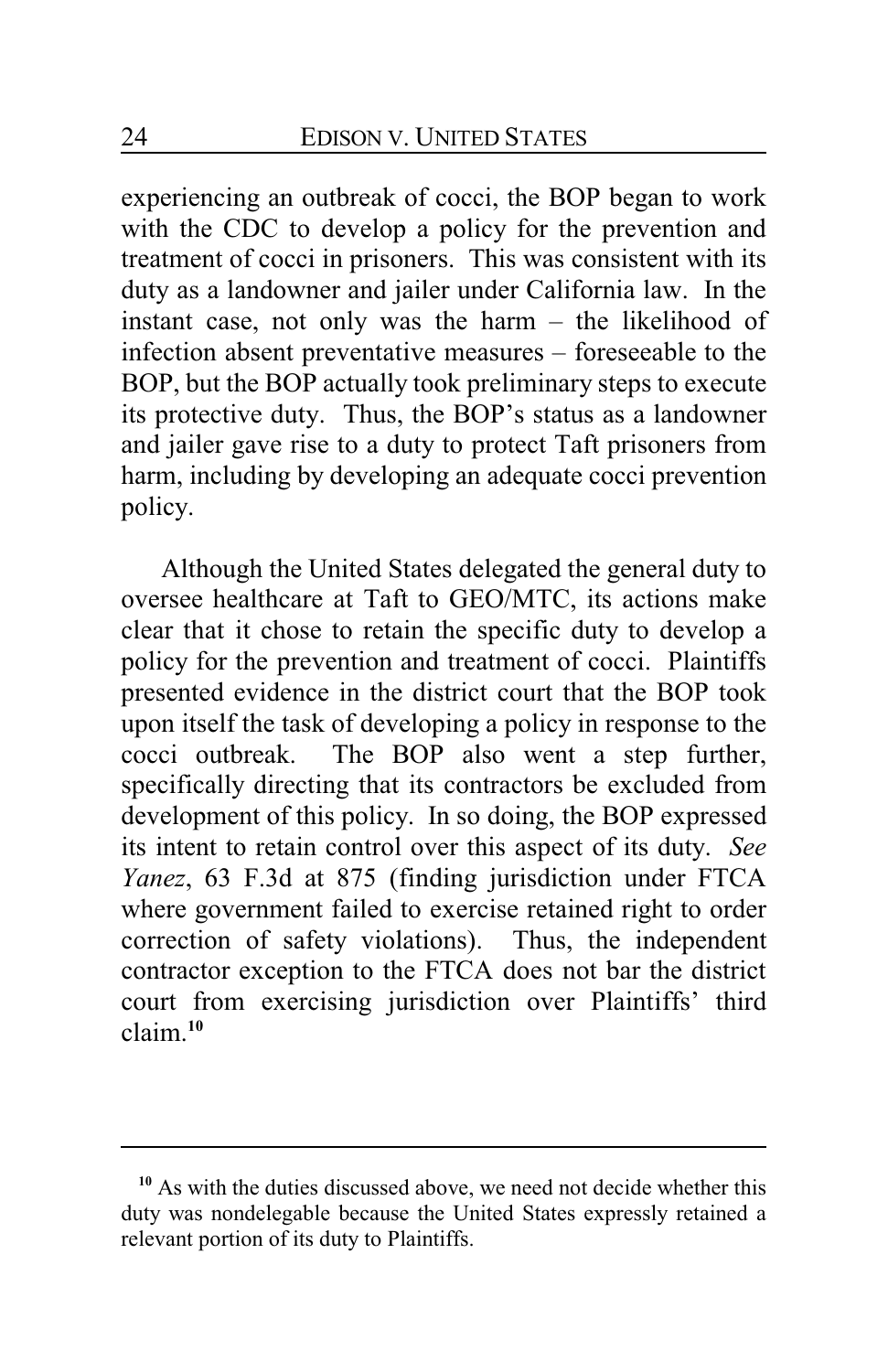## **III.**

Plaintiffs have met their burden to show that the independent contractor exception does not bar the district court's subject matter jurisdiction under the FTCA. The government owed a duty of care to Plaintiffs under California law, which generally assumes that landowners have a duty to exercise reasonable care in the ownership and management of property. In this case, the government's duty was underscored by the special relationship that California recognizes between jailer and prisoner.

The BOP's duty to warn prisoners before transferring them to Taft arose outside of the scope of its contractor relationship with GEO/MTC, and therefore is not barred by the independent contractor exception. Further, the BOP did not delegate all of its duties to GEO/MTC, even once prisoners arrived at Taft. Instead, it retained both the exclusive right to construct new buildings and the exclusive right to make modifications to existing buildings. The BOP also explicitly excluded its contractors from participating in the development of a cocci prevention policy. As to these claims, the independent contractor exception to the FTCA does not bar the district court's exercise of subject matter jurisdiction.**<sup>11</sup>**

In each of these cases, the district court's dismissal of Plaintiffs' complaints under the independent contractor exception to the FTCA is reversed to the extent dismissal is inconsistent with this opinion, and these cases are remanded

**<sup>11</sup>** On remand, the district court should grant Plaintiffs leave to amend their complaints to conform to this Opinion. *See* footnote 2, *supra.*